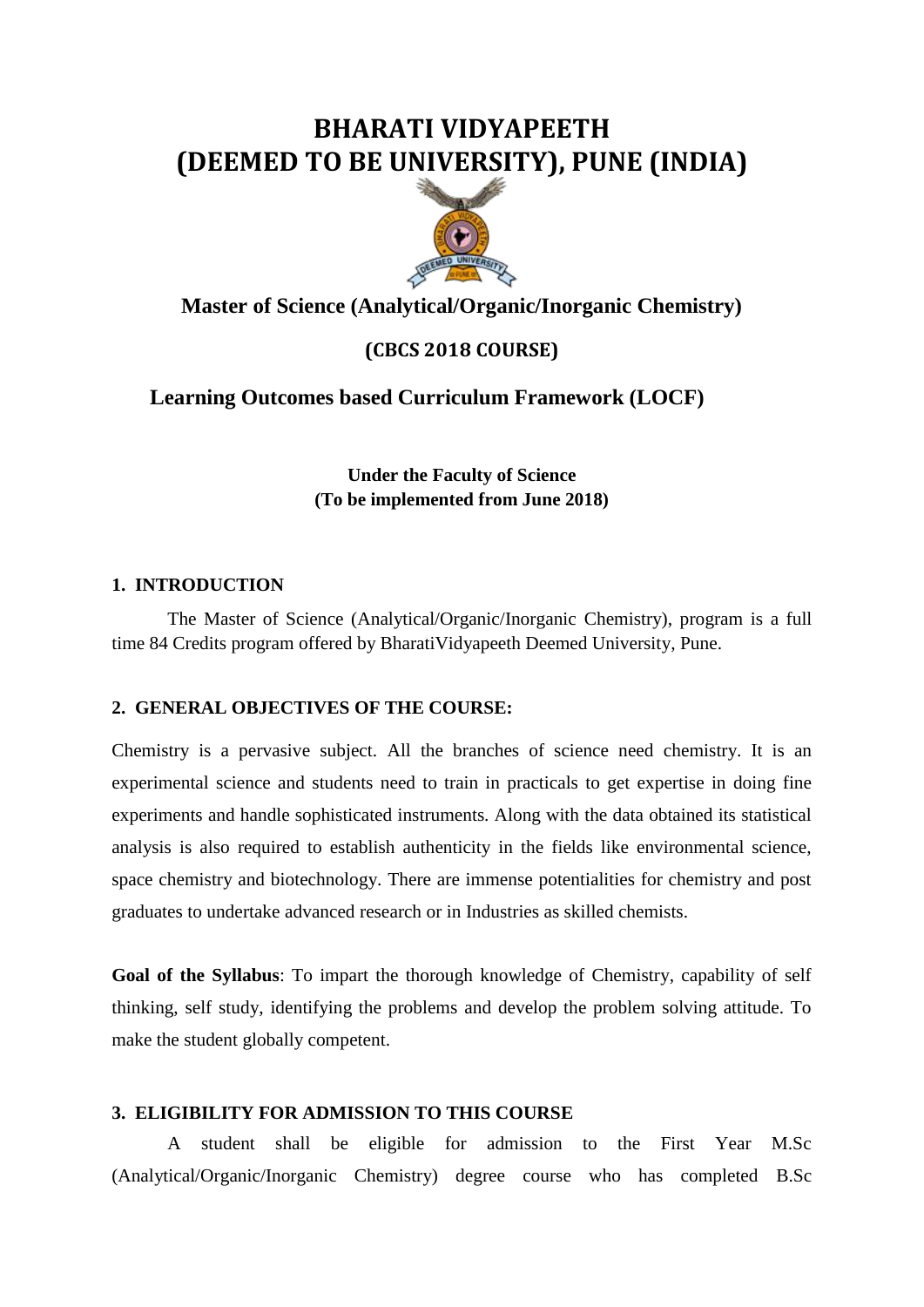(Chemistry) graduation from any recognized university satisfying the following conditions. The candidate should have secured at least 50% (45% for SC/ST) in aggregate at graduate level university examination.

### **4. INTAKE CAPACITY**

The intake capacity of the course will be-Analytical Chemistry – 80 seats Organic Chemistry – 24 seats Inorganic Chemistry – 24 seats

# **5. Nature and extent of the M.Sc Chemistry Programme**

The scope of chemistry is very broad. The key areas for postgraduate study of chemistry comprise Organic chemistry, Inorganic Chemistry, and Analytical Chemistry. Organic chemistry deals with interpretation of organic molecules with NMR, IR, UV, Mass spectroscopic techniques, green chemistry, natural products with stereochemistry and important mechanisms and name reactions; inorganic chemistry deals with study of coordination compounds and their physical and chemical properties, nanomaterials, catalysis study. Analytical chemistry, in general, deals with identification and quantification of materials with modern analytical techniques. Thus, the postgraduate degree programme in chemistry also intended to cover overlapping areas of chemistry with material science, life science, biomaterials, nanomaterials, environmental chemistry, etc., has also been introduced which can be helpful for applications from job prospective point of view. This syllabus has been drafted to enable the students to equip for national level competitive exams such as SET and NET examinations that they may attempt after their postgraduation. To expand the employability of postgraduates, skill development courses are also introduced in this framework.

# **6. Program Learning Outcomes :**

# **M. Sc (Analytical / Organic / Inorganic Chemistry)**

After successful completion of two year postgraduate program in chemistry a student should be able to;

| PO-1.               | Demonstrate, solve and an understanding of major concepts in all   |
|---------------------|--------------------------------------------------------------------|
|                     | disciplines of Chemistry.                                          |
| PO-2.               | Create an awareness of the impact of chemistry on the society, and |
|                     | development outside the scientific community.                      |
| $\mathbf{r} \wedge$ |                                                                    |

PO-3. Employ critical thinking and the scientific knowledge to design, carry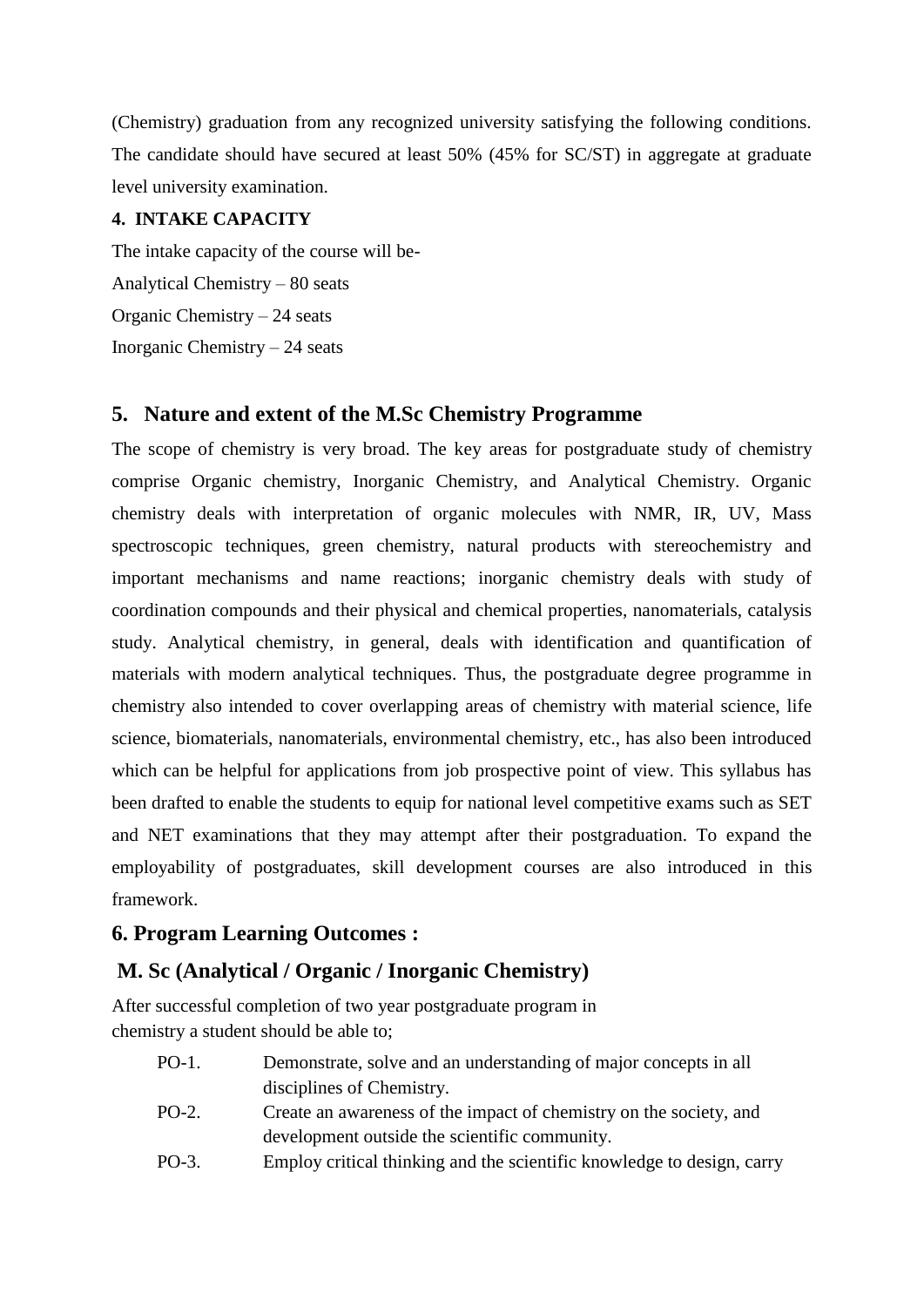|        | out, record and analyze the results of Chemistry experiments.             |
|--------|---------------------------------------------------------------------------|
| PO-6.  | To inculcate the scientific temperament in the students and outside the   |
|        | scientific community                                                      |
| $PO-7$ | Students will be able to understand the characterization along with basic |
|        | principle of equipments, instruments used in the chemistry laboratory     |
| $PO-8$ | The course curriculum is designed to inculcate a habit of learning        |
|        | continuously through use of advanced ICT technique and other available    |
|        | techniques/books/journals for personal academic growth as well as for     |
|        | increasing employability opportunity.                                     |

# **7. Attributes of a Chemistry Postgraduate:**

Attributes of chemistry postgraduate under the outcome-based teaching-learning framework may encompass the following:

- **Core competency:** The chemistry postgraduates are expected to know the in depth knowledge of Organic, Inorganic, Physical and Analytical chemistry and also applied chemistry. These concepts would reflect the latest understanding of the field, and therefore, are dynamic in nature and require frequent and time-bound revisions.
- **Communication skills:** Chemistry postgraduates are expected to possess communication skills globally as opportunities are throughout the world. They are expected to read and understand documents with in-depth analyses and logical arguments.
- **Critical thinking:** Chemistry postgraduates are expected to know basics of cognitive biases, mental models, logical fallacies, scientific methodology and constructing cogent scientific arguments.
- **Psychological skills:** Students are expected to possess basic psychological skills required to face the world at large, as well as the skills to deal with individuals and students of various sociocultural, economic and educational levels which includes self-compassion, selfreflection, goal-setting, interpersonal relationships, and emotional management.
- **Problem-solving:** Students are expected to be equipped with problem-solving in scientific temperament.
- **Analytical reasoning:** Students are expected to acquire formulate cogent arguments and spot logical flaws, inconsistencies, circular reasoning etc.
- **Research-skills:** Students are expected to be keenly observant about what is going on in the natural surroundings to awake their curiosity. Postgraduates are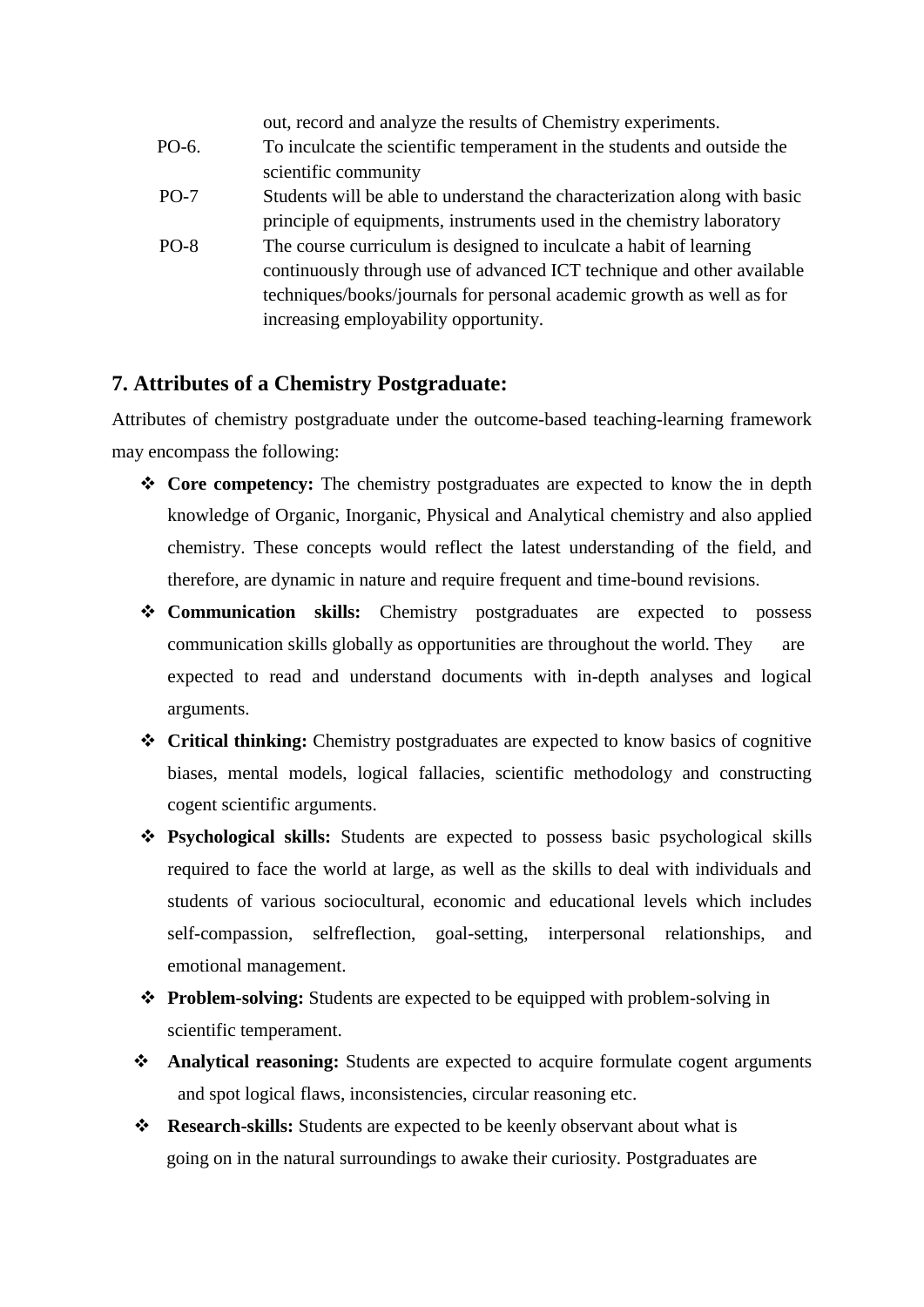expected to design a scientific experiment through statistical hypothesis testing and other *a priori* reasoning including logical deduction.

- **Digital Literacy:** Postgraduates are expected to be trained digitally literate for them to enroll and increase their core competency via e-learning resources such as swayam, MOOC and other digital tools for lifelong learning. Students should be able to spot data fabrication and fake news by applying rational skepticism and analytical reasoning.
- **Moral and ethical awareness:** Postgraduates are expected to be responsible citizen of India and be aware of moral and ethical baseline of the country and the world. They are expected to define their core ethical virtues good enough to distinguish what construes as illegal and crime in Indian constitution. Emphasis be given on academic and research ethics, including fair Benefit Sharing, Plagiarism, Scientific Misconduct and so on.

# **8. Programme Specific Outcomes:**

### **M. Sc Analytical Chemistry**

| PSO-1         | Learn about the potential applications of analytical industrial chemistry.                                          |
|---------------|---------------------------------------------------------------------------------------------------------------------|
| <b>PSO-2.</b> | Carry out experiments in the area of organic analysis, estimation,<br>separation, conduct metric and potentiometric |
|               | analysis.                                                                                                           |
| $PSO-3.$      | Learn the classical status of thermodynamics and kinetics.                                                          |
| <b>PSO-4.</b> | Gathers attention about the physical aspects of atomic structure,                                                   |
|               | various energy transformation, molecular assembly in nano level and<br>significance of electrochemistry.            |
| <b>PSO-5.</b> | Understand good laboratory practices and safety.                                                                    |
| PSO-6.        | Introduce advanced analytical techniques and ideas required in<br>developing area of Chemistry.                     |
| PSO-7.        | Make aware and handle the sophisticated instruments/equipments.                                                     |
| <b>PSO-8.</b> | Enhance students" ability to develop mathematical models for physical                                               |
|               | systems.                                                                                                            |

### **M. Sc Organic Chemistry**

| PSO-1                        | Know the structure and bonding in molecules/ ions and predict the                                                                                                                                                                |
|------------------------------|----------------------------------------------------------------------------------------------------------------------------------------------------------------------------------------------------------------------------------|
|                              | Structure of molecule/ions.                                                                                                                                                                                                      |
| $\mathbf{a} \cap \mathbf{b}$ | $\mathbf{r}$ , and , and , and , and , and , and , and , and , and , and , and , and , and , and , and , and , and , and , and , and , and , and , and , and , and , and , and , and , and , and , and , and , and , and , and , |

- PSO-2. Understand the various type of aliphatic, aromatic, nucleophilic substitution reaction.
- PSO-3. Understand and apply principles of Organic Chemistry for understanding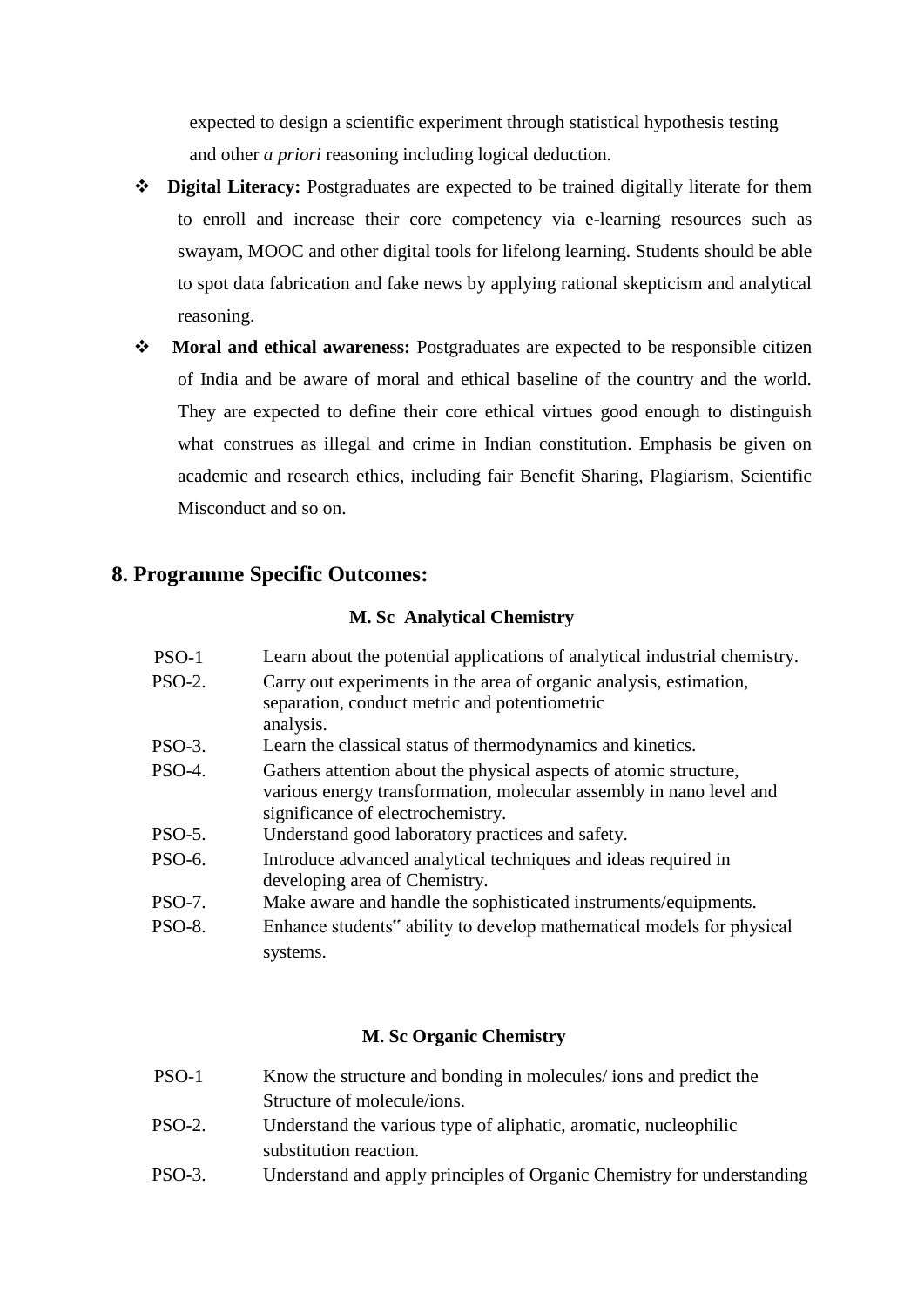the scientific phenomenon in Reaction mechanisms.

- PSO-4. Learn the Familiar name reactions and their reaction mechanisms.
- PSO-5. Understand good laboratory practices and safety.
- PSO-6. Study of organometallic reactions.
- PSO-7. Study of free radical, bycyclic compound, conjugate addition of Enolates and pericyclic reactions.
- PSO-8. Study of biological mechanisms using amino acids.

# **M. Sc – Inorganic Chemistry**

| PSO-1        | Know advances of various theories of chemical bonding.              |
|--------------|---------------------------------------------------------------------|
| $PSO-2$      | Study of Inorganic solid state and polymer chemistry.               |
| $PSO-3$      | Analyze ores, alloys, soil samples, water samples with respect to   |
|              | inorganic constituents.                                             |
| PSO-4        | Understand Organometallic chemistry of nontransition and transition |
|              | metals.                                                             |
| $PSO-5$      | Apply nanoscience and nanotechnology to inorganic materials.        |
| PSO-6        | Study material chemistry and its properties.                        |
| PSO-7        | Know modern instrumental techniques for characterization of         |
|              | Inorganic materials.                                                |
| PSO-8        | Study Inorganic pharmaceutical chemistry.                           |
| <b>PSO-9</b> | Study applications of Inorganic chemistry to Agriculture,           |
|              | Environmental and Space science.                                    |

### **9. COURSE STRUCTURE**

- 1) The M.Sc. (Chemistry) course will be of four semesters and with a minimum of 84 credits. The medium of instruction and examination will be only English.
- 2) Credits for Semester I-12 Credits, Semester II -30 Credits, Semester III- 18 Credits and Semester IV- 24 Credits.
- 

3) The assessment of 1 credit at Semester IV of M.Sc.(Chemistry) that is for Industrial Training programme will be carried out as follows :-

 i) A student will inform the department about the joining date of the above mentioned training.

 ii) The student will have to make presentation at the end of the programme and the student will have to submit a compiled report which will be assessed towards course credit as Internal Assessment Marks for Core Elective subject.

4) Each theory course prescribed for M. Sc. should be covered in 4 hours, each of 60 minutes duration per week per course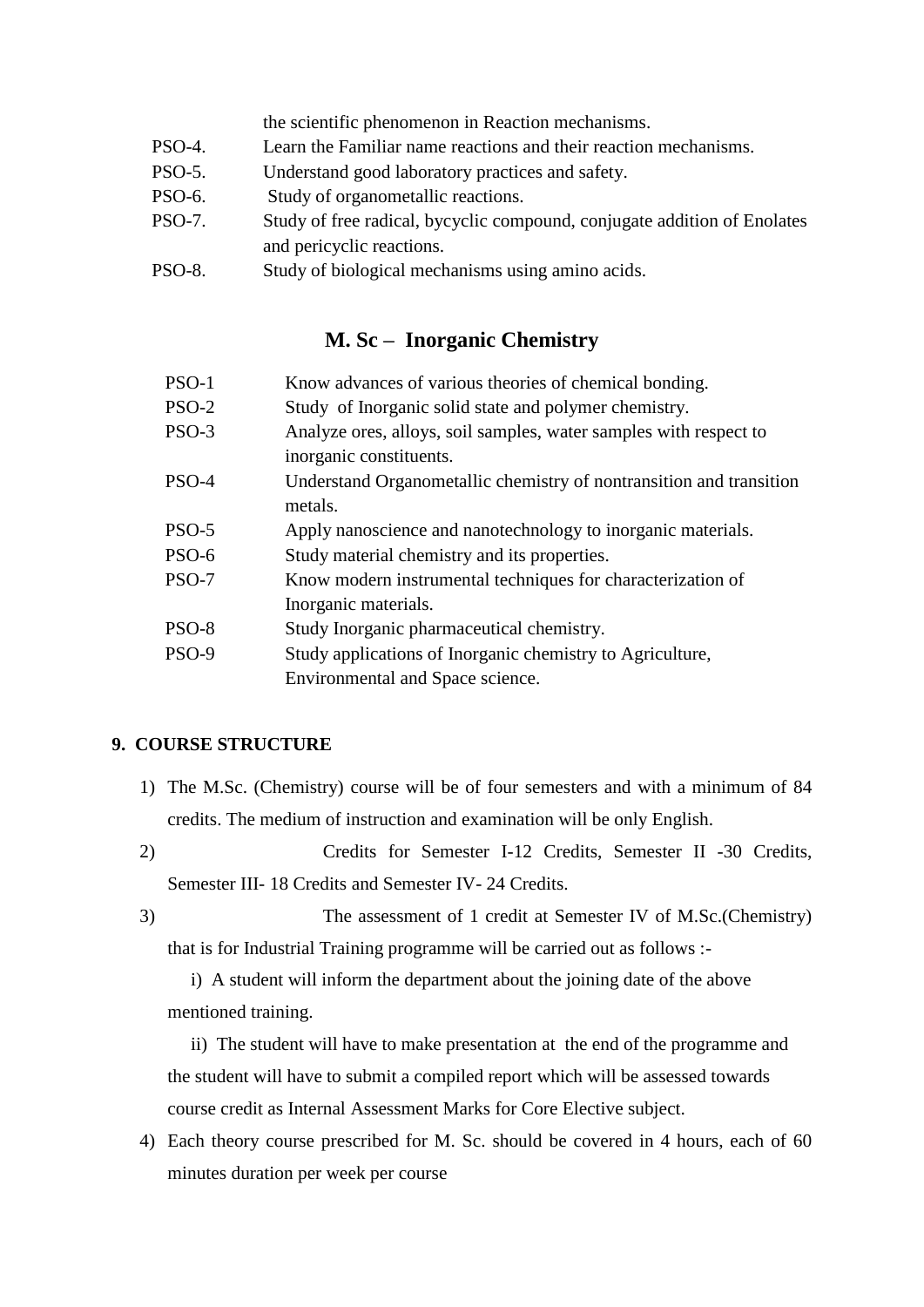- 5) Each practical course will require 4 hours of laboratory work per week and the course will be extended over two semesters and will be examined at the end of the academic year.
- 6) For theory course the question paper should include at least 20 % weightage for problem solving. Problem solving would include numerical problems and may be objective type questions.
- 7) Thus M.Sc (Analytical/Organic/Inorganic Chemistry) degree examination has four semesters and shall be of 2100 marks and of minimum 84 credits altogether. The following shall be the course structure: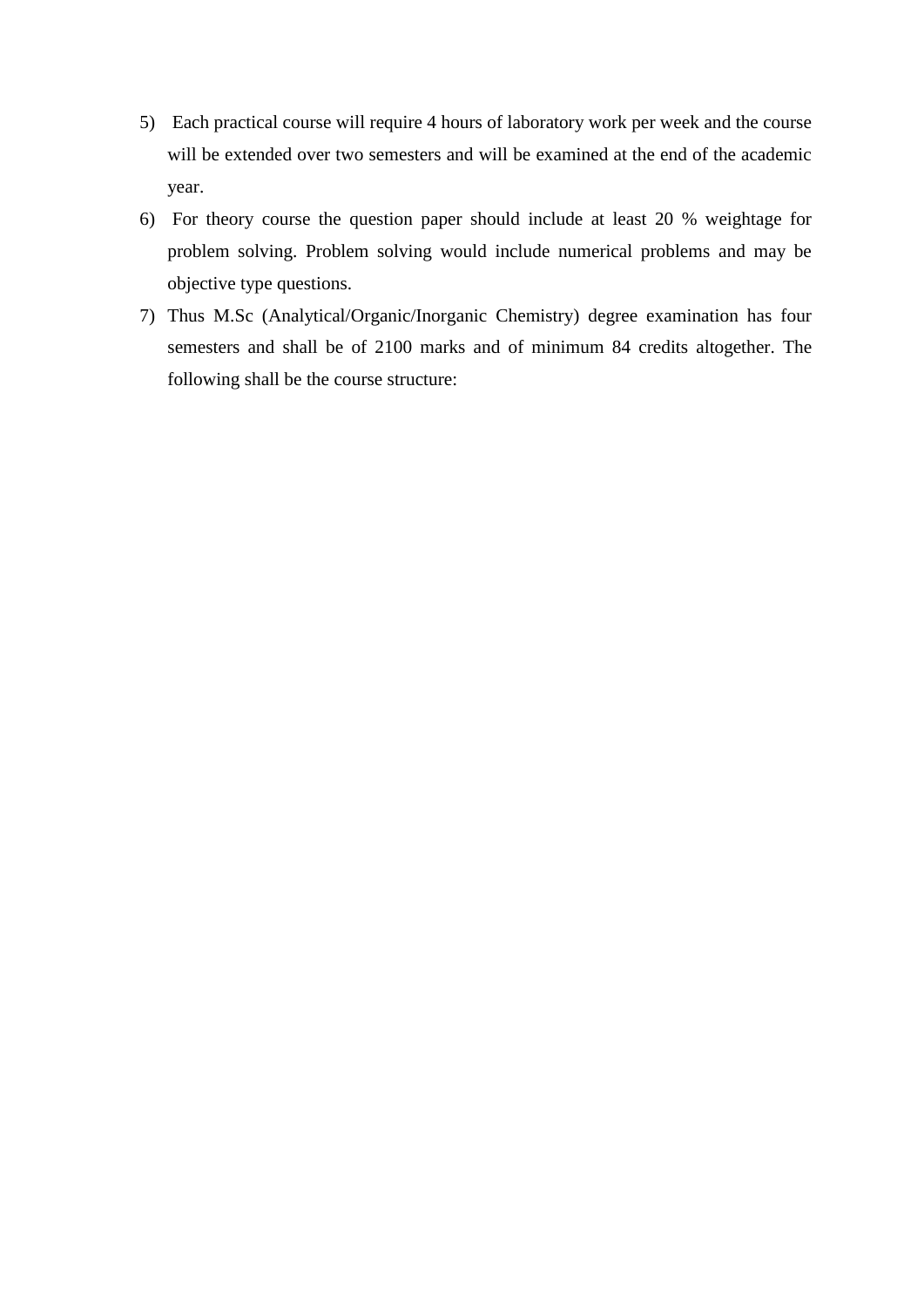# **SEMESTER – I(Analytical Chemistry)**

| Semester    | Subject Type                               | Code            | Title of the paper                   | Hrs/ | Credits   | Exam.Hr |                        | <b>Maximum Marks</b>      |       |  |  |
|-------------|--------------------------------------------|-----------------|--------------------------------------|------|-----------|---------|------------------------|---------------------------|-------|--|--|
|             |                                            |                 |                                      | Week |           | S       | Internal<br>Assessment | University<br>Examination | Total |  |  |
| Semester I  | Core:                                      | <b>PGCH-101</b> | Physical Chemistry- I                | 04   | 04        | 03      | 40                     | 60                        | 100   |  |  |
|             | Compulsory                                 | <b>PGCH-102</b> | Inorganic Chemistry-I                | 04   | 04        | 03      | 40                     | 60                        | 100   |  |  |
|             |                                            | <b>PGCH-103</b> | Organic Chemistry-I                  | 04   | 04        | 03      | 40                     | 60                        | 100   |  |  |
|             | <b>SEMESTER – II(Analytical Chemistry)</b> |                 |                                      |      |           |         |                        |                           |       |  |  |
|             |                                            | <b>PGCH-201</b> | Physical Chemistry-II                | 04   | 04        | 03      | 40                     | 60                        | 100   |  |  |
|             |                                            | <b>PGCH-202</b> | Inorganic Chemistry-II               | 04   | 04        | 03      | 40                     | 60                        | 100   |  |  |
|             | Core:                                      | <b>PGCH-203</b> | Organic Chemistry-II                 | 04   | 04        | 03      | 40                     | 60                        | 100   |  |  |
| Semester II | Compulsory                                 | <b>PGCH-204</b> | Fundamentals of analytical Chemistry | 04   | 04        | 03      | 40                     | 60                        | 100   |  |  |
|             |                                            | <b>PGCH-205</b> | Physical Chemistry practical*        | 04   | $02 + 02$ | 06      | 40                     | 60                        | 100   |  |  |
|             |                                            | <b>PGCH-206</b> | Inorganic Chemistry practical*       | 04   | $02 + 02$ | 06      | 40                     | 60                        | 100   |  |  |
|             |                                            | <b>PGCH-207</b> | Organic Chemistry practical*         | 04   | $02 + 02$ | 06      | 40                     | 60                        | 100   |  |  |
|             | Ability                                    | PGAEC-208       | <b>Scientific Writing</b>            | 02   | 02        | 02      | 20                     | 30                        | 50    |  |  |
|             | Enhancement                                |                 |                                      |      |           |         |                        |                           |       |  |  |
|             | Course                                     |                 |                                      |      |           |         |                        |                           |       |  |  |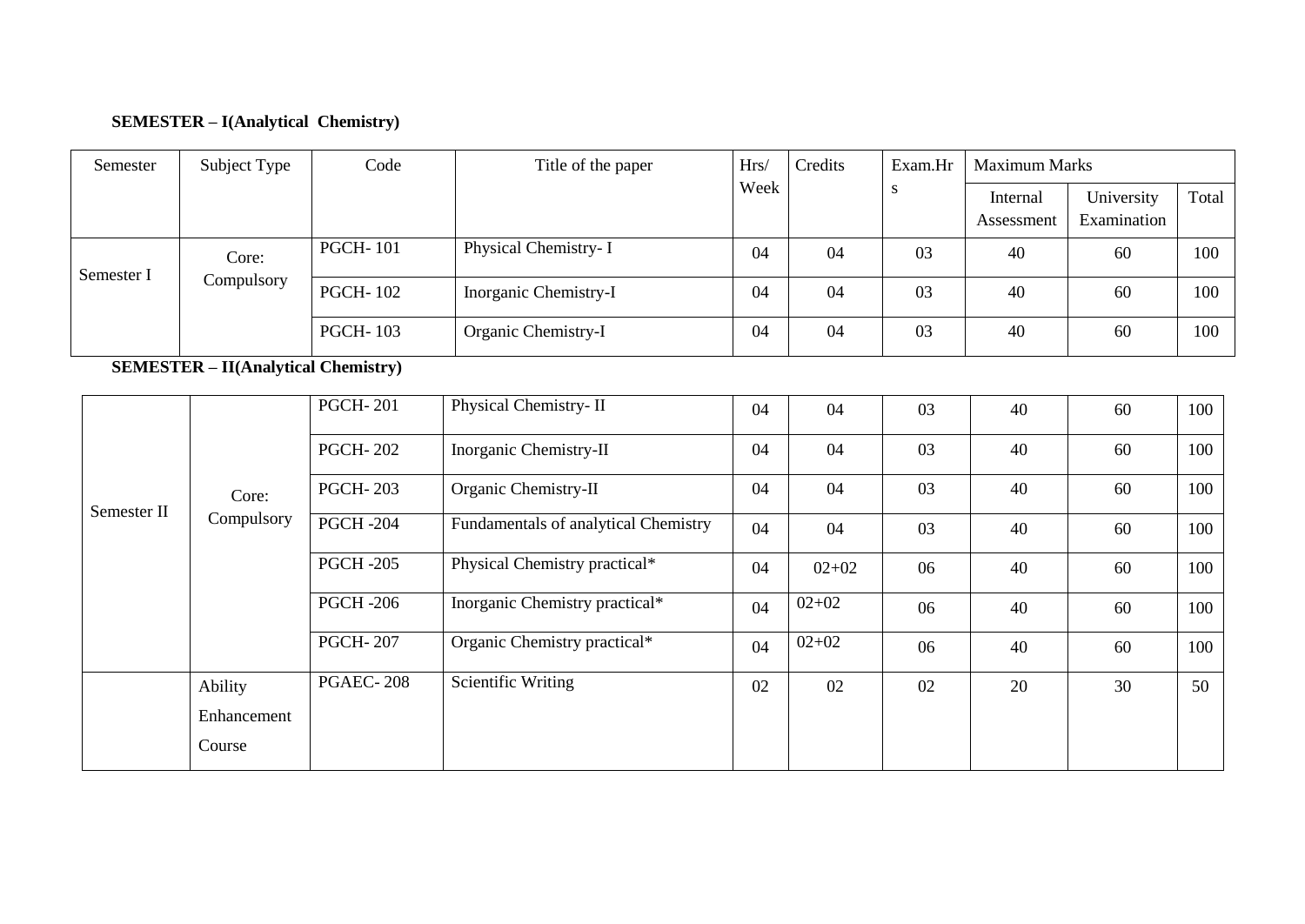# **SEMESTER – III (Analytical Chemistry )**

| Semester     | Subject Type                          | Code             | Title of the paper                               | Hrs/ | Credits | Exam. | <b>Maximum Marks</b>       |                               |       |
|--------------|---------------------------------------|------------------|--------------------------------------------------|------|---------|-------|----------------------------|-------------------------------|-------|
|              |                                       |                  |                                                  | Week |         | /Hrs  | Internal<br>Assessm<br>ent | University<br>Examinatio<br>n | Total |
| Semester III |                                       | <b>PGAC 301</b>  | Thermal, Radio and Electro-analytical<br>methods | 04   | 04      | 03    | 40                         | 60                            | 100   |
|              | Core:<br>Compulsory                   | <b>PGAC 302</b>  | Modern Aspects of Analytical Chemistry           | 04   | 04      | 03    | 40                         | 60                            | 100   |
|              |                                       | <b>PGAC 303</b>  | <b>Recent Analytical Techniques</b>              | 04   | 04      | 03    | 40                         | 60                            | 100   |
|              |                                       | <b>PGAC 304</b>  | Analysis of Pharmaceuticals                      | 04   | 04      | 03    | 40                         | 60                            | 100   |
|              | <b>Skill</b><br>Enhancement<br>Course | <b>PGSEC 305</b> | <b>Assessment of Water Quality</b>               | 02   | 02      | 02    | 20                         | 30                            | 50    |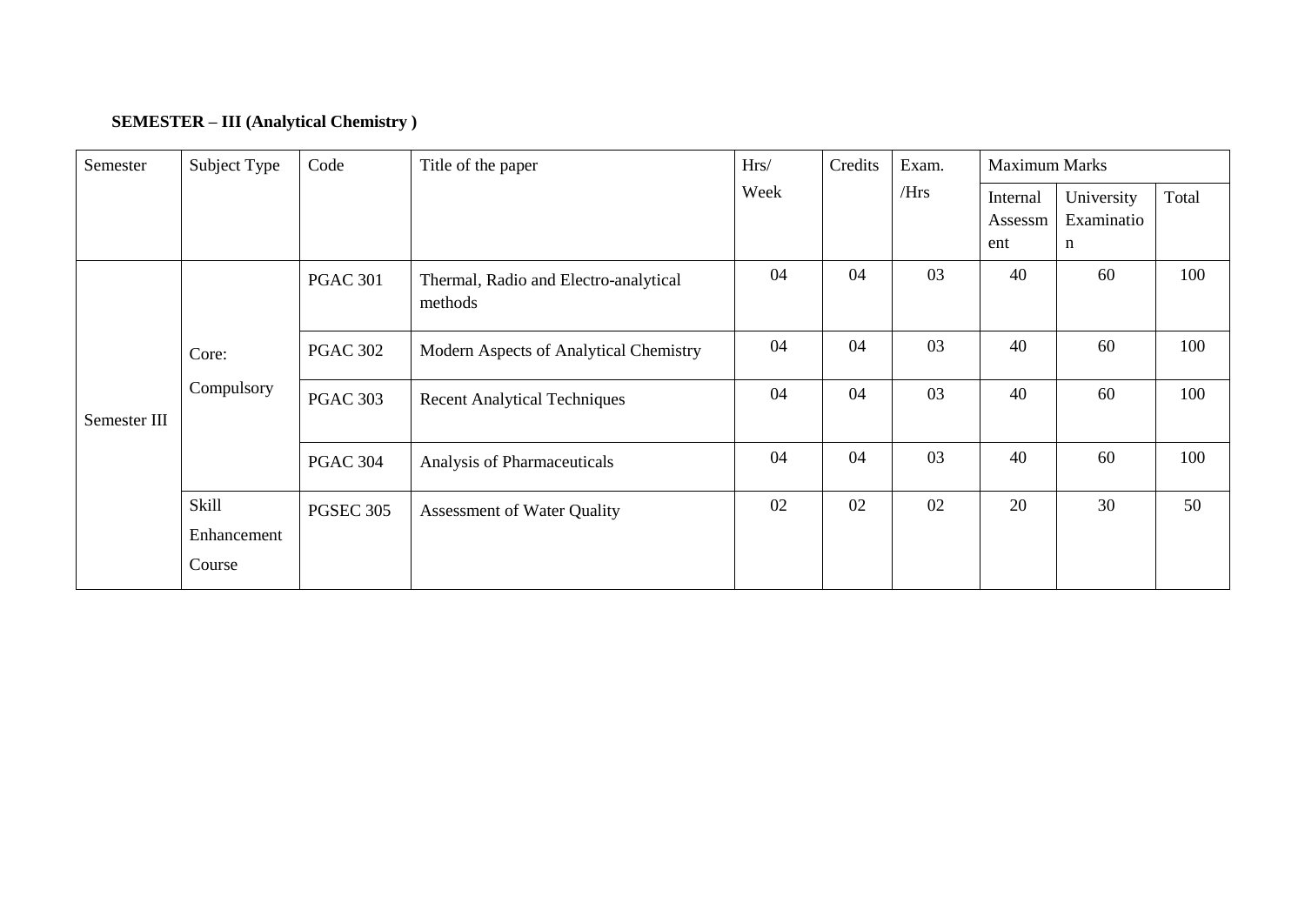| <b>SEMESTER-IV (Analytical Chemistry)</b> |  |
|-------------------------------------------|--|
|-------------------------------------------|--|

|             | Core:                                                 | <b>PGAC 401</b> | <b>Advanced Analytical Techniques</b>    | 04 | 04      | 03 | 40 | 60 | 100 |  |  |  |  |
|-------------|-------------------------------------------------------|-----------------|------------------------------------------|----|---------|----|----|----|-----|--|--|--|--|
| Semester IV | Compulsory                                            | <b>PGAC 402</b> | <b>Recent Separation Techniques</b>      | 04 | 04      | 03 | 40 | 60 | 100 |  |  |  |  |
|             | Any one from the following: From PGAC-403 to PGAC-405 |                 |                                          |    |         |    |    |    |     |  |  |  |  |
|             | Core:                                                 | <b>PGAC 403</b> | <b>Environmental Analysis</b>            | 04 | $3+1$   | 03 | 40 | 60 | 100 |  |  |  |  |
|             | Elective#                                             | <b>PGAC 404</b> | Computer Interface with Chemistry        | 04 | $3 + 1$ | 03 | 40 | 60 | 100 |  |  |  |  |
|             |                                                       | <b>PGAC 405</b> | Modern Methods of Analysis               | 04 | $3 + 1$ | 03 | 40 | 60 | 100 |  |  |  |  |
| Semester IV | Core:                                                 | <b>PGAC 406</b> | Practical Course -I*                     | 02 | $2 + 2$ | 06 | 40 | 60 | 100 |  |  |  |  |
|             | Compulsory                                            | <b>PGAC 407</b> | Practical Course -II*                    | 02 | $2 + 2$ | 06 | 40 | 60 | 100 |  |  |  |  |
|             |                                                       | <b>PGAC 408</b> | Practical Course -III * OR Project Work* | 02 | $2 + 2$ | 06 | 40 | 60 | 100 |  |  |  |  |

\* Examination for practical courses will be conducted at the end of academic year.

# Core Elective Course includes Core: Elective subjects and Industrial project.

Industrial Project includes one day visit, Internet survey, project writing, presentation or oral and be evaluated as the internal marks for Core: Elective Course (PGAC-403, PGAC-404, PGAC-405).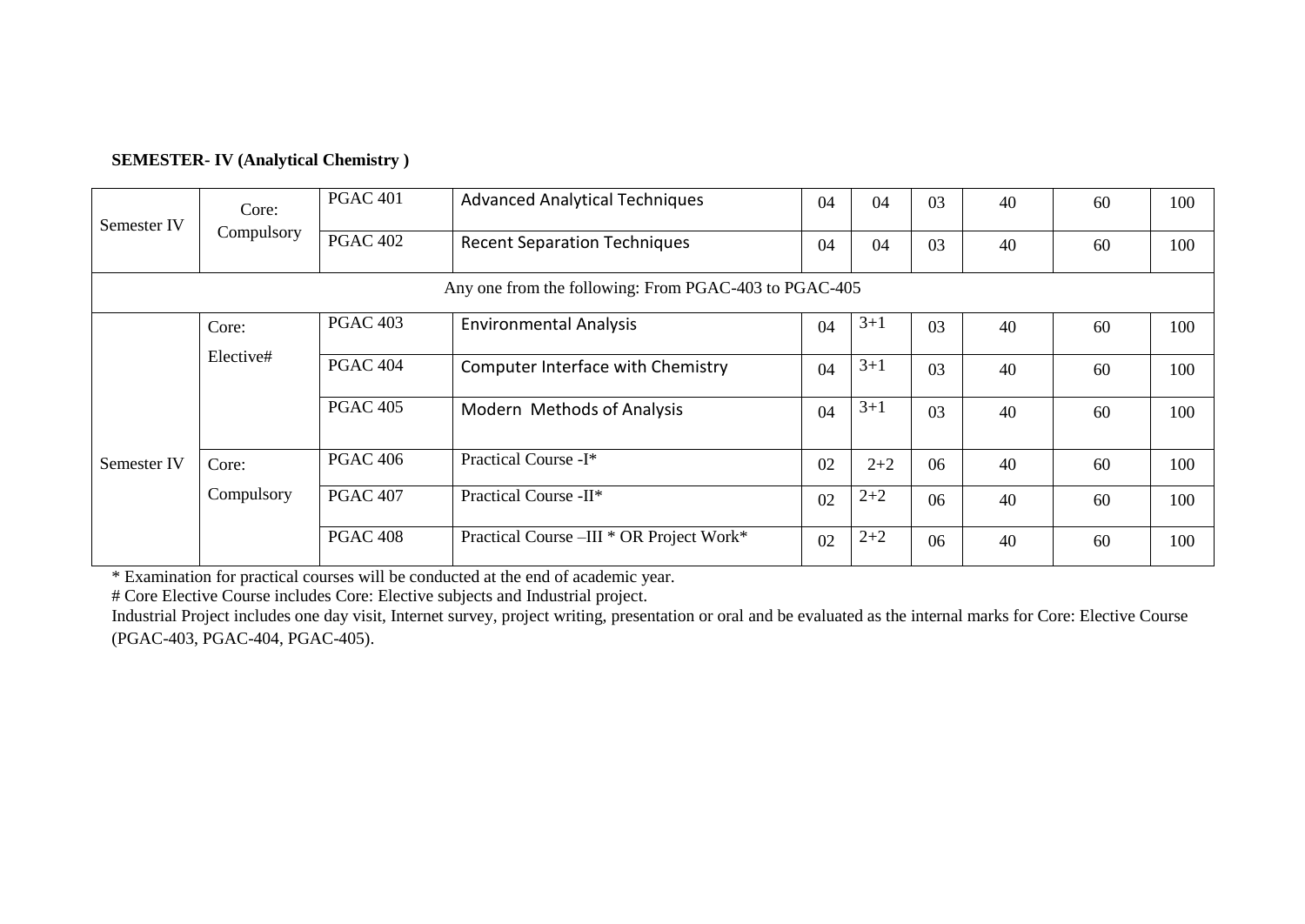# **SEMESTER – I (Organic Chemistry)**

| Semester   | Subject Type        | Code            | Title of the paper    | Hrs/ | Credits | Exam.Hr | <b>Maximum Marks</b>   |                           |       |
|------------|---------------------|-----------------|-----------------------|------|---------|---------|------------------------|---------------------------|-------|
|            |                     |                 |                       | Week |         |         | Internal<br>Assessment | University<br>Examination | Total |
| Semester I | Core:<br>Compulsory | <b>PGCH-101</b> | Physical Chemistry- I | 04   | 04      | 03      | 40                     | 60                        | 100   |
|            |                     | <b>PGCH-102</b> | Inorganic Chemistry-I | 04   | 04      | 03      | 40                     | 60                        | 100   |
|            |                     | <b>PGCH-103</b> | Organic Chemistry-I   | 04   | 04      | 03      | 40                     | 60                        | 100   |

# **SEMESTER – II (Organic Chemistry)**

|             |             | <b>PGCH-201</b>  | Physical Chemistry-II                | 04 | 04        | 03 | 40 | 60 | 100 |
|-------------|-------------|------------------|--------------------------------------|----|-----------|----|----|----|-----|
|             |             | <b>PGCH-202</b>  | Inorganic Chemistry-II               | 04 | 04        | 03 | 40 | 60 | 100 |
| Semester II | Core:       | <b>PGCH-203</b>  | Organic Chemistry-II                 | 04 | 04        | 03 | 40 | 60 | 100 |
|             | Compulsory  | <b>PGCH -204</b> | Fundamentals of analytical Chemistry | 04 | 04        | 03 | 40 | 60 | 100 |
|             |             | <b>PGCH -205</b> | Physical Chemistry practical*        | 04 | $02+02$   | 06 | 40 | 60 | 100 |
|             |             | <b>PGCH -206</b> | Inorganic Chemistry practical*       | 04 | $02 + 02$ | 06 | 40 | 60 | 100 |
|             |             | <b>PGCH-207</b>  | Organic Chemistry practical*         | 04 | $02 + 02$ | 06 | 40 | 60 | 100 |
|             | Ability     | <b>PGAEC-208</b> | <b>Scientific Writing</b>            | 02 | 02        | 02 | 20 | 30 | 50  |
|             | Enhancement |                  |                                      |    |           |    |    |    |     |
|             | Course      |                  |                                      |    |           |    |    |    |     |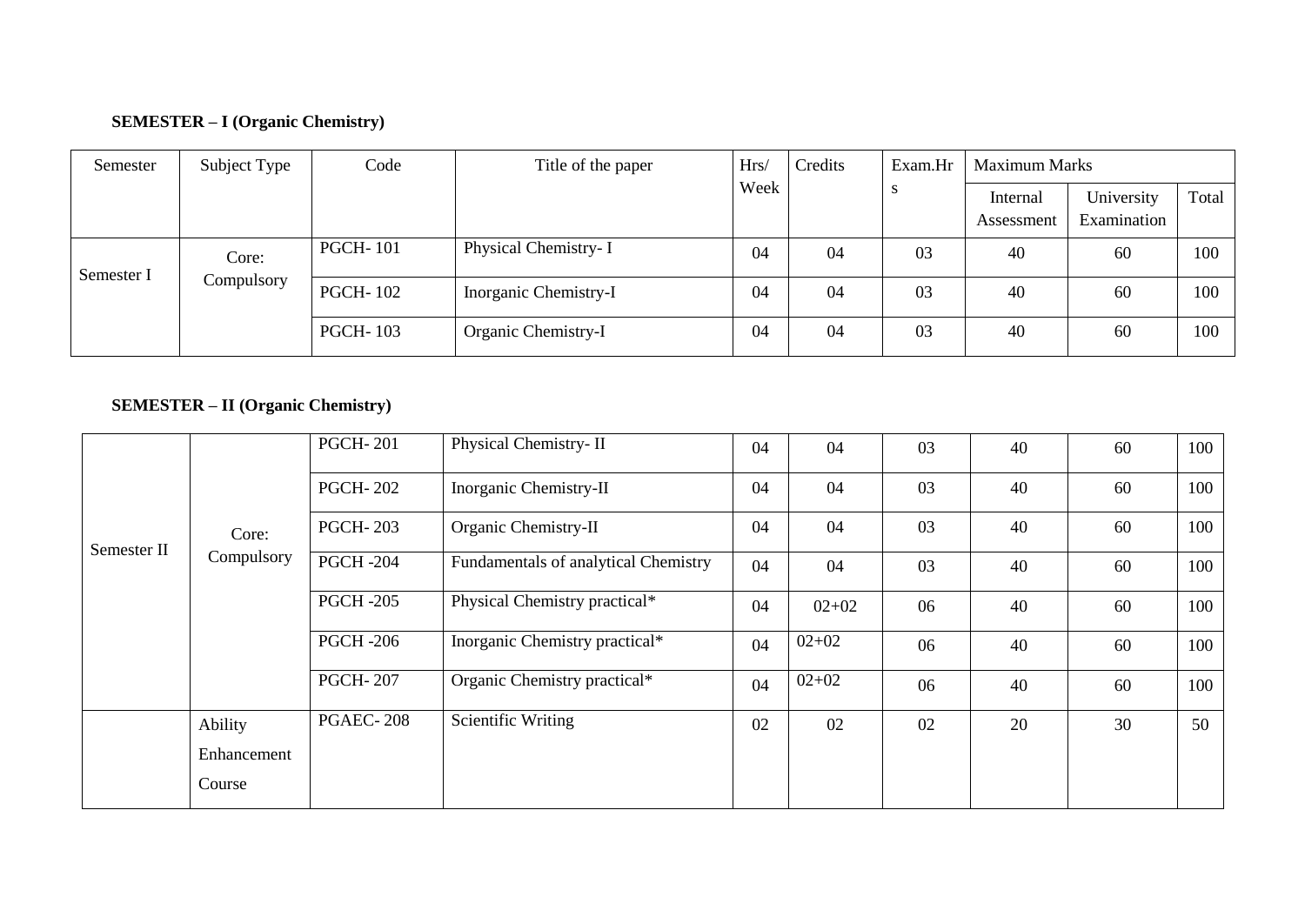# **SEMESTER – III (Organic Chemistry)**

| Semester | Subject Type                          | Code             | Title of the paper                                  | Hrs/Week | Credits | Exam.<br><b>Hrs</b> | <b>Maximum Marks</b>       |                               |       |  |
|----------|---------------------------------------|------------------|-----------------------------------------------------|----------|---------|---------------------|----------------------------|-------------------------------|-------|--|
|          |                                       |                  |                                                     |          |         |                     | Internal<br>Assessme<br>nt | University<br>Examinatio<br>n | Total |  |
|          |                                       | <b>PGOC 301</b>  | <b>Advanced Organic Reaction Mechanism</b>          | 04       | 04      | 03                  | 40                         | 60                            | 100   |  |
|          | Core:<br>Compulsory                   | <b>PGOC 302</b>  | Spectroscopic Methods In Structure<br>Determination | 04       | 04      | 03                  | 40                         | 60                            | 100   |  |
| Semester |                                       | <b>PGOC 303</b>  | <b>Advanced Stereochemistry</b>                     | 04       | 04      | 03                  | 40                         | 60                            | 100   |  |
| III      |                                       | <b>PGOC 304</b>  | <b>Medicinal Chemistry</b>                          | 04       | 04      | 03                  | 40                         | 60                            | 100   |  |
|          | <b>Skill</b><br>Enhancement<br>Course | <b>PGSEC 305</b> | <b>Assessment of Water Quality</b>                  | 02       | 02      | 03                  | 20                         | 30                            | 50    |  |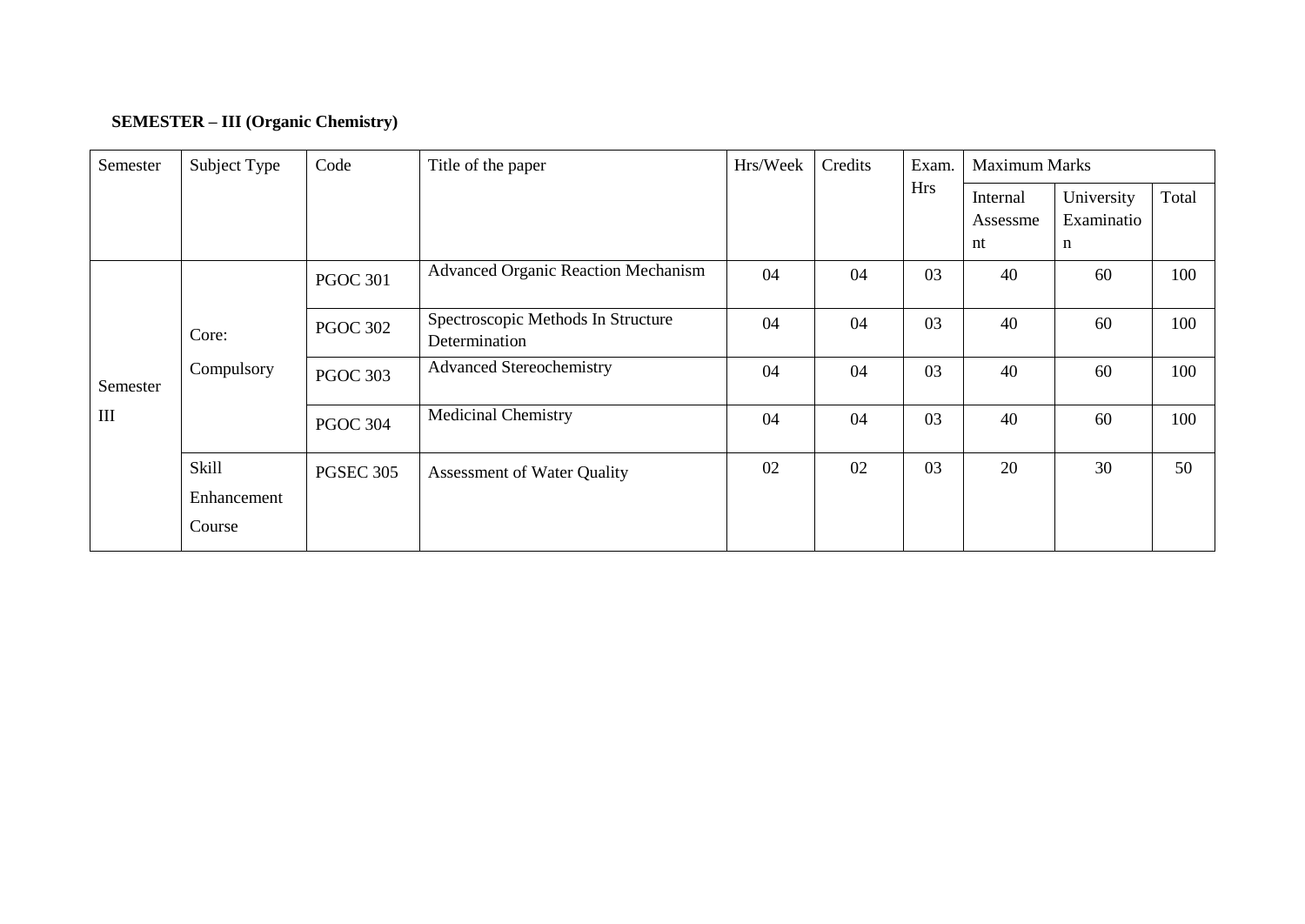### **SEMESTER- IV (Organic Chemistry)**

| Semester IV | Core:      | <b>PGOC-401</b> | <b>Synthetic Organic Chemistry</b>                    | 04 | 04      | 03      | 40 | 60 | 100 |
|-------------|------------|-----------------|-------------------------------------------------------|----|---------|---------|----|----|-----|
|             | Compulsory | <b>PGOC-402</b> | <b>Chemistry Of Natural Products</b>                  | 04 | 04      | 03      | 40 | 60 | 100 |
|             |            |                 | Any one from the following: From PGAC-403 to PGAC-405 |    |         |         |    |    |     |
|             | Core:      | <b>PGOC-403</b> | Green Chemistry                                       | 04 | 04      | $3 + 1$ | 40 | 60 | 100 |
|             | Elective#  | <b>PGOC-404</b> | <b>Applied Organic Chemistry</b>                      | 04 | 04      | $3 + 1$ | 40 | 60 | 100 |
|             |            | <b>PGOC-405</b> | <b>Bio-Organic Chemistry</b>                          | 04 | 04      | $3 + 1$ | 40 | 60 | 100 |
| Semester IV | Core:      | <b>PGOC-406</b> | Mixture Separation*                                   | 02 | $2 + 2$ | 06      | 40 | 60 | 100 |
|             | Compulsory | <b>PGOC-407</b> | <b>Advanced Preparations*</b>                         | 02 | $2 + 2$ | 06      | 40 | 60 | 100 |
|             |            | <b>PGOC-408</b> | Research Project / Laboratory Course*                 | 02 | $2 + 2$ | 06      | 40 | 60 | 100 |
|             |            |                 |                                                       |    |         |         |    |    |     |

\* Examination for practical courses will be conducted at the end of academic year.

# Core Elective Course includes Core: Elective subjects and Industrial project.

Industrial Project includes one day visit, Internet survey, project writing, presentation or oral and be evaluated as the internal marks for Core: Elective Course (PGOC-403, PGOC-404, PGOC-405).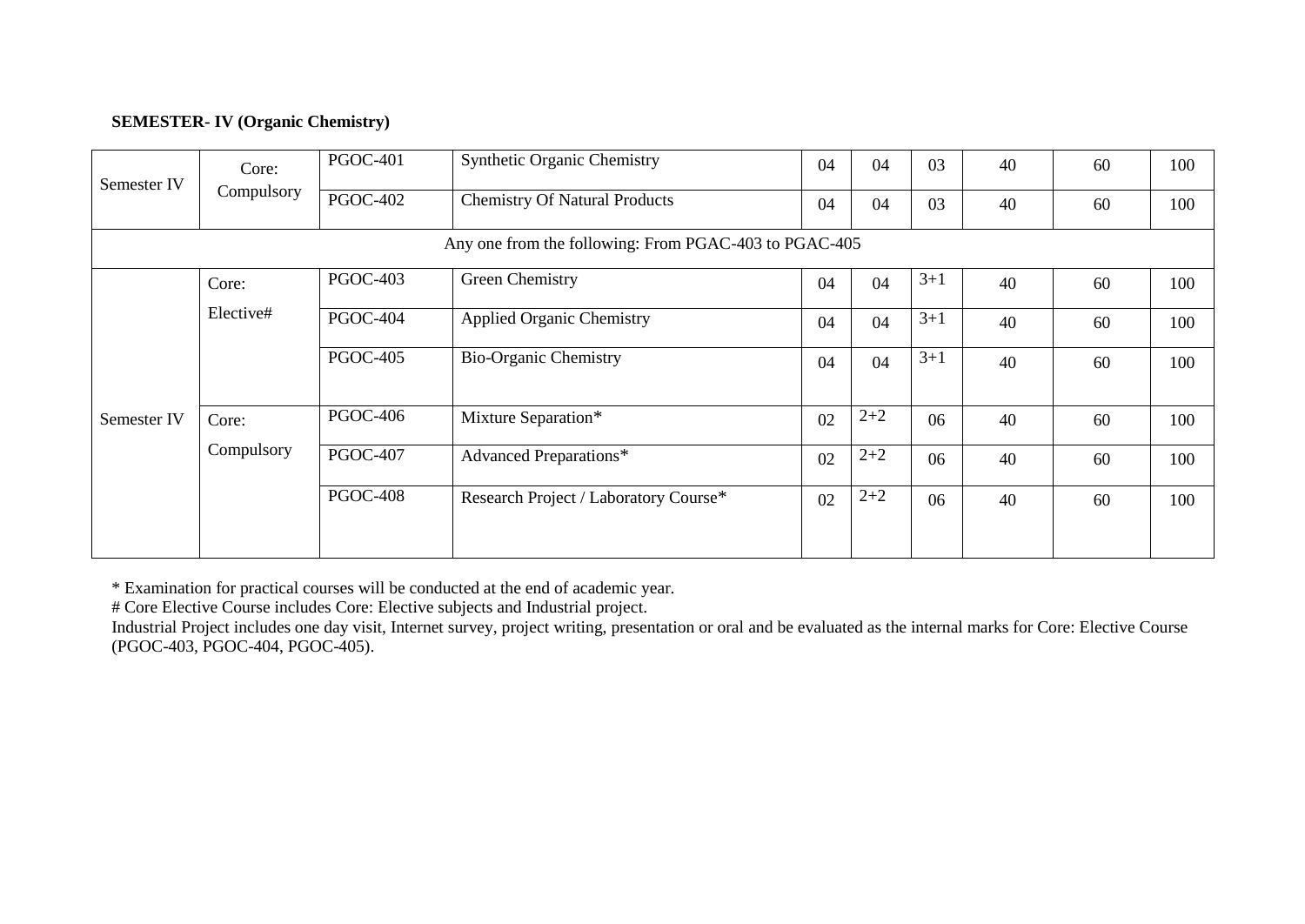### **SEMESTER – I (Inorganic Chemistry)**

| Semester   | Subject Type | Code            | Title of the paper    | Hrs/ | Credits<br>Exam.Hr | <b>Maximum Marks</b> |                        |                           |       |
|------------|--------------|-----------------|-----------------------|------|--------------------|----------------------|------------------------|---------------------------|-------|
|            |              |                 |                       | Week |                    |                      | Internal<br>Assessment | University<br>Examination | Total |
| Semester I | Core:        | <b>PGCH-101</b> | Physical Chemistry- I | 04   | 04                 | 03                   | 40                     | 60                        | 100   |
|            | Compulsory   | <b>PGCH-102</b> | Inorganic Chemistry-I | 04   | 04                 | 03                   | 40                     | 60                        | 100   |
|            |              | <b>PGCH-103</b> | Organic Chemistry-I   | 04   | 04                 | 03                   | 40                     | 60                        | 100   |

## **SEMESTER – I (Inorganic Chemistry)**

| Core:<br>Semester II<br>Compulsory |             | <b>PGCH-201</b>  | Physical Chemistry-II                | 04 | 04        | 03 | 40 | 60 | 100 |
|------------------------------------|-------------|------------------|--------------------------------------|----|-----------|----|----|----|-----|
|                                    |             | <b>PGCH-202</b>  | Inorganic Chemistry-II               | 04 | 04        | 03 | 40 | 60 | 100 |
|                                    |             | <b>PGCH-203</b>  | Organic Chemistry-II                 | 04 | 04        | 03 | 40 | 60 | 100 |
|                                    |             | <b>PGCH -204</b> | Fundamentals of analytical Chemistry | 04 | 04        | 03 | 40 | 60 | 100 |
|                                    |             | <b>PGCH -205</b> | Physical Chemistry practical*        | 04 | $02+02$   | 06 | 40 | 60 | 100 |
|                                    |             | <b>PGCH -206</b> | Inorganic Chemistry practical*       | 04 | $02+02$   | 06 | 40 | 60 | 100 |
|                                    |             | <b>PGCH-207</b>  | Organic Chemistry practical*         | 04 | $02 + 02$ | 06 | 40 | 60 | 100 |
|                                    | Ability     | <b>PGAEC-208</b> | Scientific Writing                   | 02 | 02        | 02 | 20 | 30 | 50  |
|                                    | Enhancement |                  |                                      |    |           |    |    |    |     |
|                                    | Course      |                  |                                      |    |           |    |    |    |     |
|                                    |             |                  |                                      |    |           |    |    |    |     |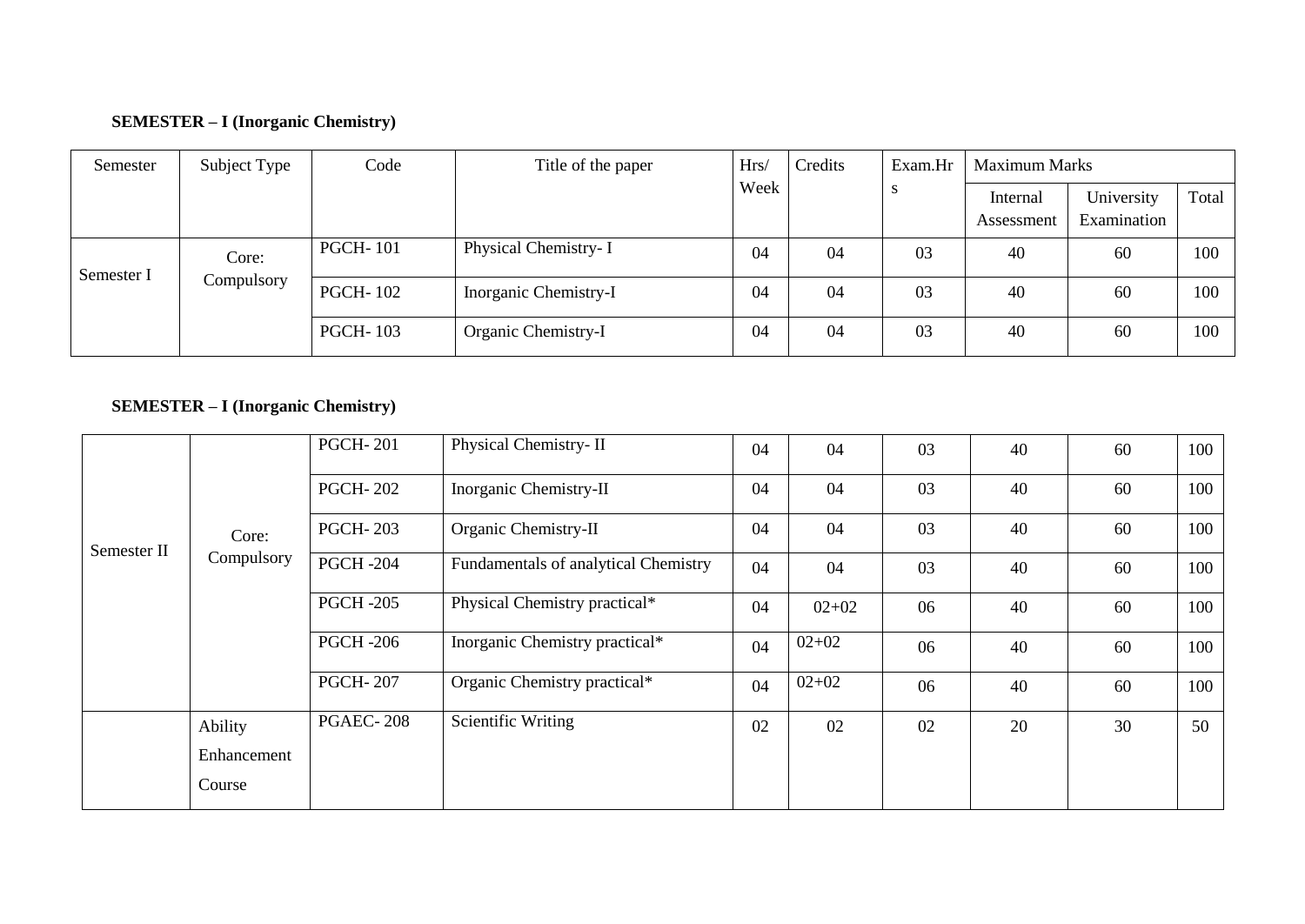# **SEMESTER – III (Inorganic Chemistry)**

| Semester                         | Subject Type                   |                  | Title of the paper                                                 | Hrs/Week | Credits | Exam.      | <b>Maximum Marks</b>   |                           |       |
|----------------------------------|--------------------------------|------------------|--------------------------------------------------------------------|----------|---------|------------|------------------------|---------------------------|-------|
|                                  |                                |                  |                                                                    |          |         | <b>Hrs</b> | Internal<br>Assessment | University<br>Examination | Total |
|                                  |                                | <b>PGIC-301</b>  | <b>Advanced Coordination Chemistry</b>                             | 04       | 04      | 03         | 40                     | 60                        | 100   |
|                                  | Core:                          | <b>PGIC-302</b>  | Bioinorganic Chemistry and Heterogeneous<br>Catalysis              | 04       | 04      | 03         | 40                     | 60                        | 100   |
| Semester                         | Compulsory                     | <b>PGIC-303</b>  | Inorganic Solid State Chemistry and<br>Inorganic Polymer Chemistry | 04       | 04      | 03         | 40                     | 60                        | 100   |
| $\mathop{\mathrm{III}}\nolimits$ |                                | <b>PGIC-304</b>  | <b>Inorganic Analytical Chemistry</b>                              | 04       | 04      | 03         | 40                     | 60                        | 100   |
|                                  | Skill<br>Enhancement<br>Course | <b>PGSEC 305</b> | Assessment of Water Quality                                        | 02       | 02      | 03         | 20                     | 30                        | 50    |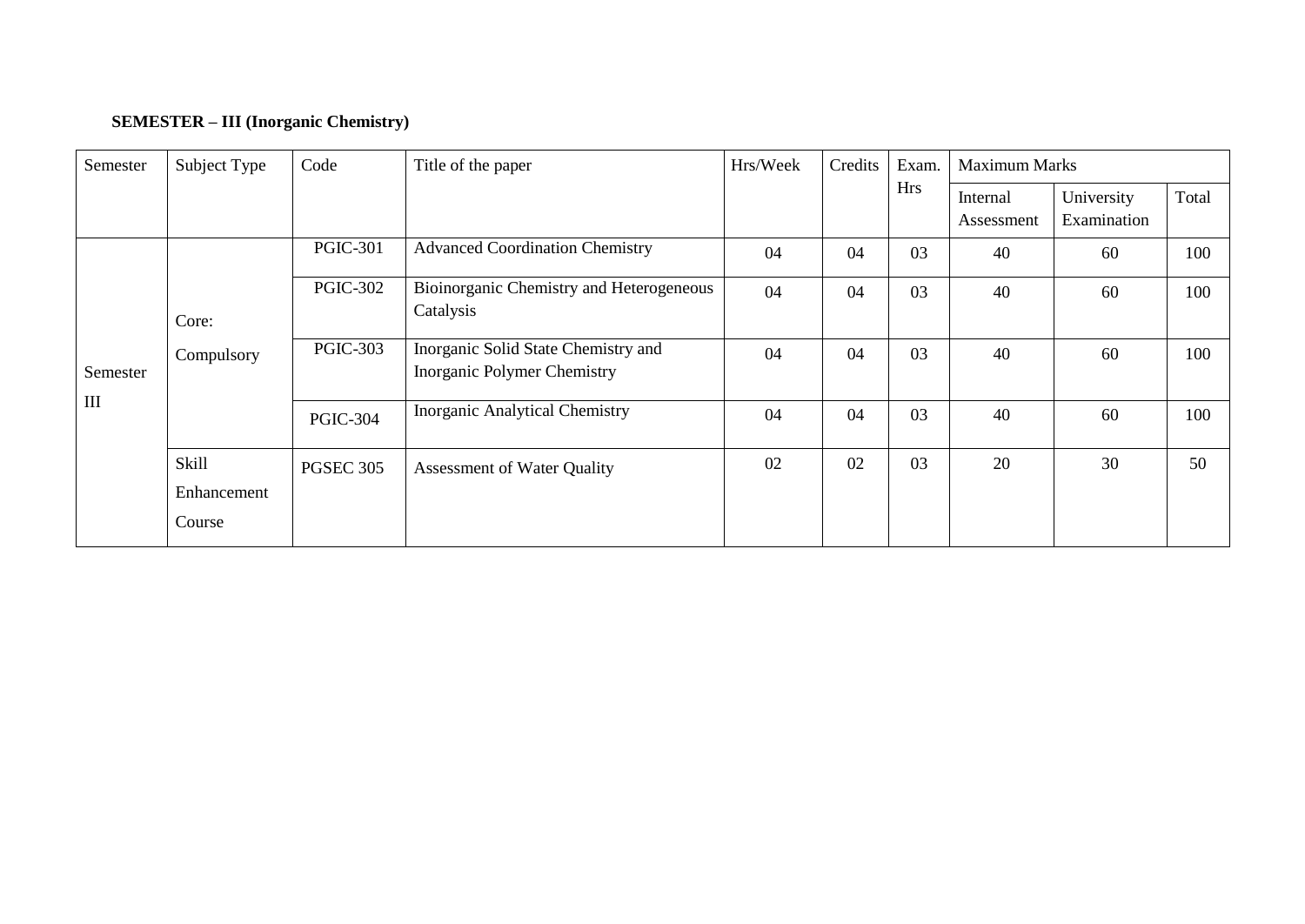#### **SEMESTER- IV(Inorganic Chemistry)**

|             | Core:                                                                                                                  | <b>PGIC-401</b> | Organometallic Chemistry                                                                          | 04 | 04      | 03 | 40 | 60  | 100 |
|-------------|------------------------------------------------------------------------------------------------------------------------|-----------------|---------------------------------------------------------------------------------------------------|----|---------|----|----|-----|-----|
| Semester IV | <b>PGIC-402</b><br>Material Chemistry and Nanoscience and<br>Compulsory<br>Nanotechnology Related to Inorganic Systems |                 | 04                                                                                                | 04 | 03      | 40 | 60 | 100 |     |
|             |                                                                                                                        |                 | Any one from the following: From PGAC-403 to PGAC-405                                             |    |         |    |    |     |     |
|             | Core:<br>Elective#                                                                                                     | <b>PGIC-403</b> | Modern Instrumental Techniques for Inorganic<br>Analysis                                          | 04 | $3 + 1$ | 03 | 40 | 60  | 100 |
|             |                                                                                                                        | <b>PGIC-404</b> | <b>Inorganic Pharmaceutical Chemistry</b>                                                         | 04 | $3 + 1$ | 03 | 40 | 60  | 100 |
| Semester IV |                                                                                                                        | <b>PGIC-405</b> | Applications of Inorganic Chemistry in<br>Agriculture, Environmental Science and Space<br>Science | 04 | $3 + 1$ | 03 | 40 | 60  | 100 |
|             | Core:                                                                                                                  | <b>PGIC-406</b> | Practical Course-I*                                                                               | 02 | $2 + 2$ | 06 | 40 | 60  | 100 |
|             | Compulsory                                                                                                             | <b>PGIC-407</b> | Practical Course-II*                                                                              | 02 | $2 + 2$ | 06 | 40 | 60  | 100 |
|             |                                                                                                                        | <b>PGIC-408</b> | Research Project OR Practical Course-III*                                                         | 02 | $2 + 2$ | 06 | 40 | 60  | 100 |

\* Examination for practical courses will be conducted at the end of academic year.

# Core Elective Course includes Core: Elective subjects and Industrial project.

Industrial Project includes one day visit, Internet survey, project writing, presentation or oral and be evaluated as the internal marks for Core: Elective Course (PGIC-403, PGIC-404, PGIC-405).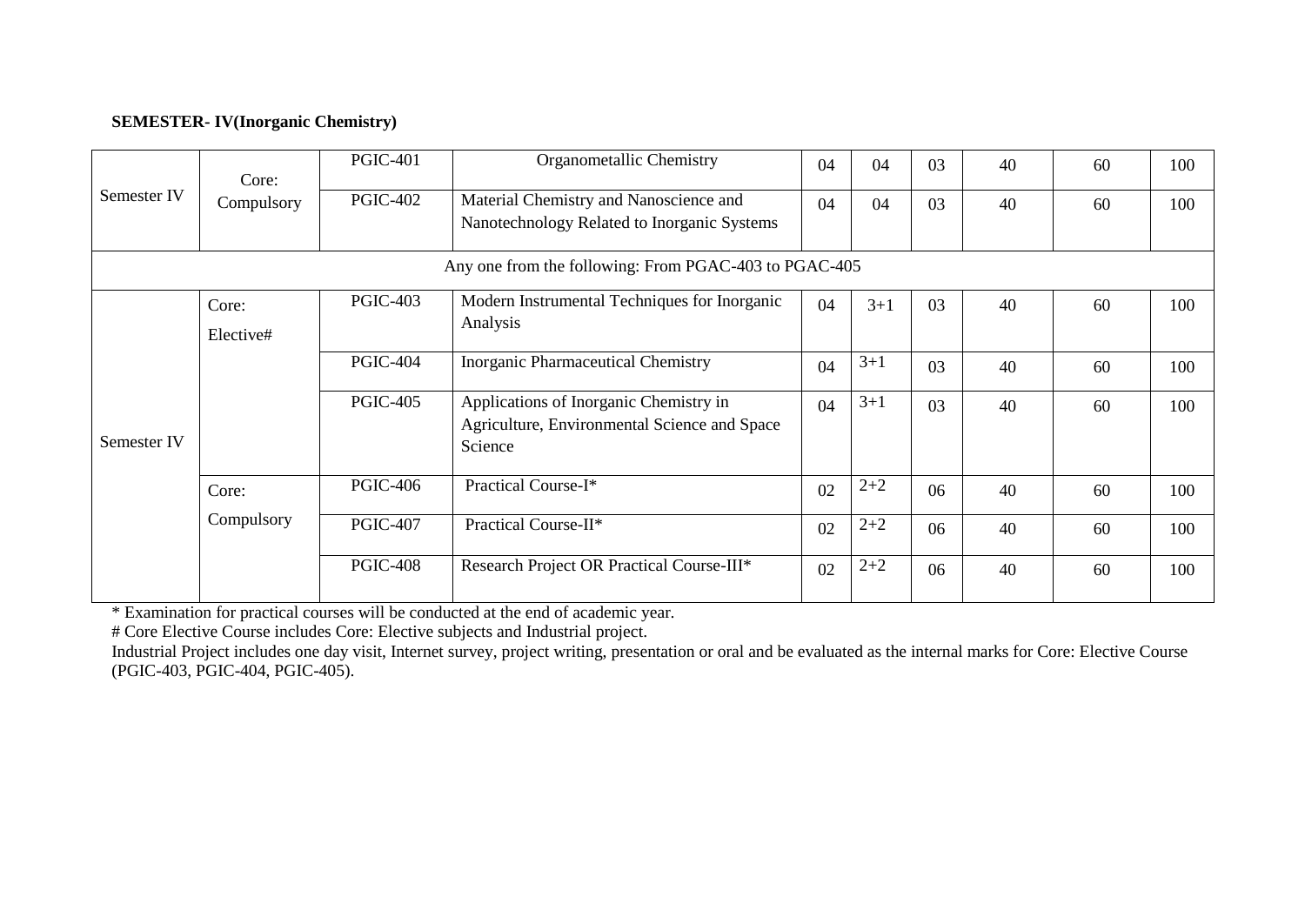**6. SCHEME OF CREDITS:** The M.Sc (Analytical/Organic/Inorganic Chemistry) is of 84 credits. The distribution of credits over semesters is given below.

| <b>Course Type</b>                   | <b>Credits</b> | <b>SEM-I</b>                | $SEM - II$               | $SEM - III$    | <b>SEM-IV</b>  | <b>Total</b>    | <b>Examination</b> |
|--------------------------------------|----------------|-----------------------------|--------------------------|----------------|----------------|-----------------|--------------------|
|                                      |                | L(pw)                       | L(pw)                    | L(pw)          | L(pw)          | <b>Credits</b>  |                    |
| Core Compulsory                      | $\overline{4}$ | $\Delta$                    | 4                        | $\overline{4}$ | $\Delta$       | 16C             | University         |
| Theory                               |                | 60Hrs                       | 60Hrs                    | 60Hrs          | 60Hrs          | 240Hrs          |                    |
| Core Compulsory                      | $\overline{4}$ | 4                           | $\overline{4}$           | 4              | 4              | 16C             | University         |
| Theory-                              |                | 60Hrs                       | 60Hrs                    | 60Hrs          | 60Hrs          | 240Hrs          |                    |
| Core Compulsory                      | $\overline{4}$ | $\overline{4}$              | 4                        | $\overline{4}$ | $\mathbf{r}$   | 12C             | University         |
| Theory-                              |                | 60Hrs                       | 60Hrs                    | 60Hrs          |                | 180Hrs          |                    |
| Core Compulsory                      | $\overline{4}$ |                             | $\overline{4}$           | $\overline{4}$ | $\blacksquare$ | 8 <sup>C</sup>  | University         |
| Theory-                              |                |                             | 60Hrs                    | 60Hrs          |                | 120Hrs          |                    |
| Core: Elective Theory                | $\mathfrak{Z}$ | $\blacksquare$              |                          |                | 3              | 3C              | University         |
|                                      |                |                             |                          |                | 45Hrs          | 45Hrs           |                    |
|                                      | $\mathbf{1}$   | $\overline{\phantom{a}}$    | $\overline{\phantom{a}}$ |                |                | 1 <sup>C</sup>  | Institute          |
| <b>Industrial Project</b>            |                |                             |                          |                | 15Hrs          | 15Hrs           |                    |
| <b>Ability Enhancement Course</b>    | $\mathfrak{2}$ | $\blacksquare$              | 2                        | $\sim$         |                | $\overline{2C}$ | University         |
|                                      |                |                             | 30Hrs                    |                |                | 30Hrs           |                    |
| <b>Skill Enhancement Course</b>      | 2              | $\blacksquare$              |                          | 2              | $\blacksquare$ | $\overline{2C}$ | University         |
|                                      |                |                             |                          | 30Hrs          |                | 30Hrs           |                    |
| <b>Physical Chemistry Practical</b>  | $2 + 2$        | 2                           | $\overline{2}$           |                | $\sim$         | 4C              | University         |
|                                      |                | 60Hrs                       | 60Hrs                    |                |                | 60Hrs           |                    |
| <b>Inorganic Chemistry Practical</b> | $2 + 2$        | $\overline{2}$              | $\overline{2}$           |                |                | 4C              | University         |
|                                      |                | 60Hrs                       | 60Hrs                    |                |                | 60Hrs           |                    |
| <b>Organic Chemistry Practical</b>   | $2 + 2$        | $\mathcal{D}_{\mathcal{L}}$ | $\overline{2}$           | $\blacksquare$ | $\sim$         | 4C              | University         |
|                                      |                | 60Hrs                       | 60Hrs                    |                |                | 60Hrs           |                    |
| Practical                            | $2 + 2$        | ÷.                          |                          | 2              | $\overline{2}$ | 4C              | University         |
| Course $-I$                          |                |                             |                          | 60Hrs          | 60Hrs          | 60Hrs           |                    |
| <b>Practical Course-II</b>           | $2 + 2$        | $\overline{\phantom{a}}$    |                          | $\overline{2}$ | $\overline{2}$ | 4C              | University         |
|                                      |                |                             |                          | 60Hrs          | 60Hrs          | 60Hrs           |                    |
| <b>Practical Course-III OR</b>       | $2 + 2$        | $\overline{\phantom{a}}$    | $\blacksquare$           | $\overline{2}$ | 2              | 4C              | University         |
| Project Work                         |                |                             |                          | 60Hrs          | 60Hrs          | 60Hrs           |                    |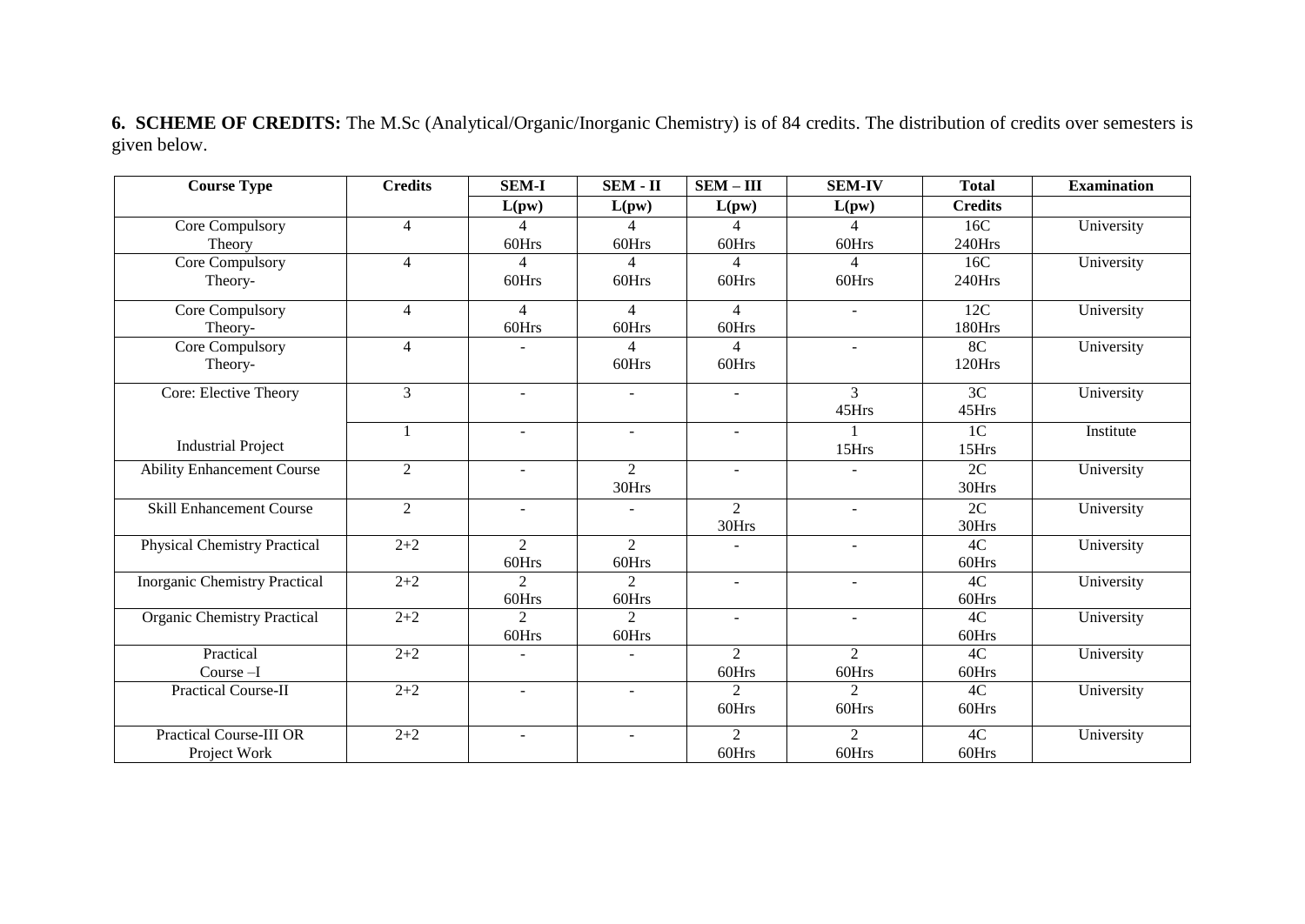#### **Total Required Credits:**

| <b>Semester</b>    | <b>Core Courses</b> | Elective Course   SEC / AECC |    | <b>Total</b> |
|--------------------|---------------------|------------------------------|----|--------------|
|                    | 12                  |                              |    | 12           |
| $\mathbf{I}$       | 28                  |                              | 02 | 30           |
| Ш                  | 16                  |                              | 02 | 18           |
|                    |                     |                              |    |              |
| IV                 | 20                  | 04                           |    | 24           |
| <b>Grand Total</b> | 76                  | 04                           | 04 | 84           |

### **10. MEDIUM OF INSTRUCTION:**

The medium of instruction and examination shall be English.

### **11. UNIVERSITY TERMS:**

The dates for the commencement and conclusion of the First and the Second terms shall be fixed by the University authorities. The terms can be kept by students, who have registered their names with the University.

### **12. SCHEME OF EXAMINATION:**

The Assessment of Regular students of Master of Science (M.Sc.) course in the academic session 2018-19 and thereafter shall be based on

- (a) UniversityExaminations (UE),
- (b) Continuous Internal Assessment (IA),
- (c) Choice Based Credit System (CBCS), and
- (d) Semester Grade Point Average (SGPA) and Cumulative Grade Point Average system (CGPA)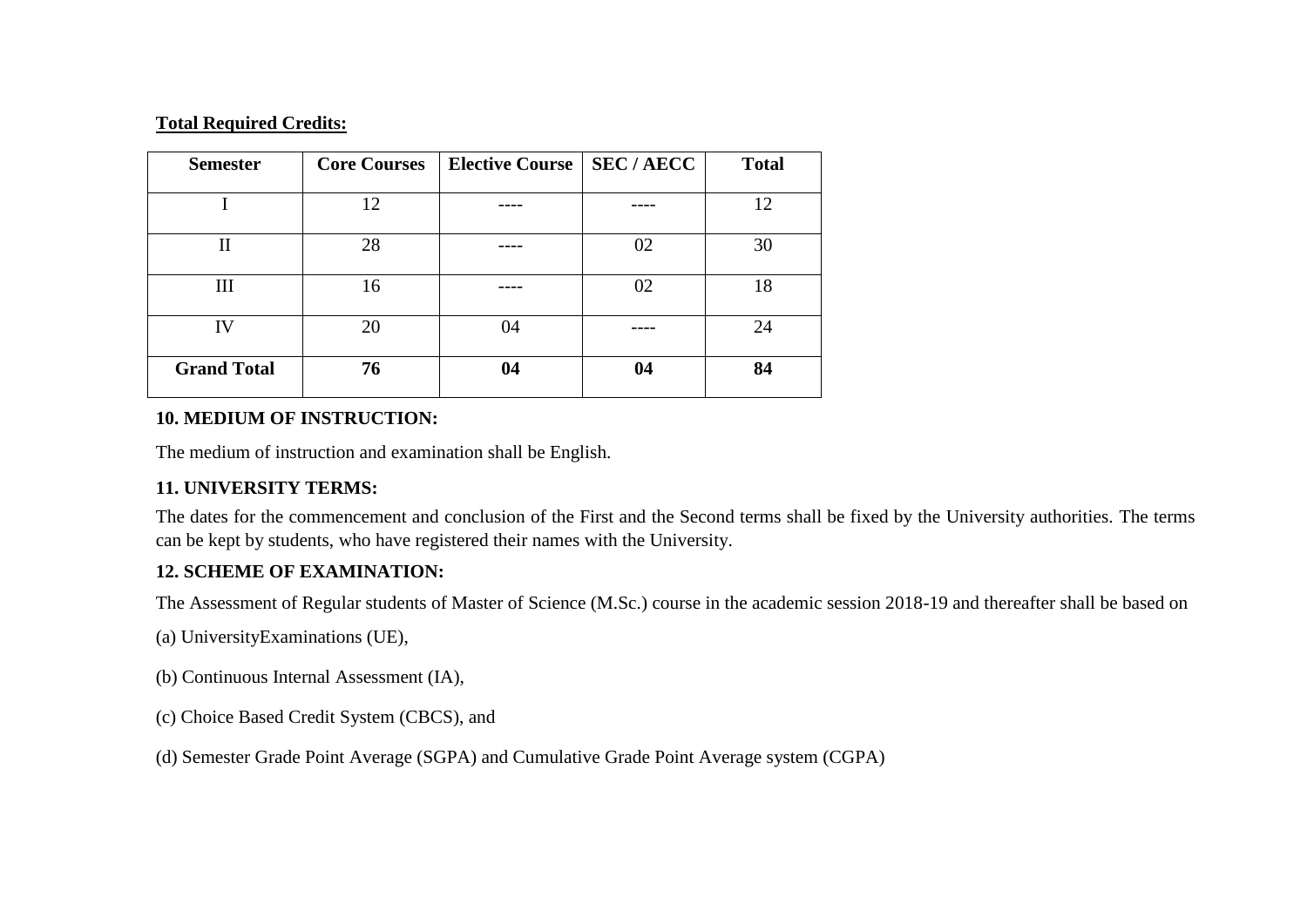For each paper of 100 marks, there will be Internal Assessment of 40 marks and the University Examination of 60 marks/3 hours duration at the end of each semester. The 04 credit will be given to a student who secures atleast 40% of marks alloted to each paper. A candidate who does not pass the examination in any subject or subjects in one semester will be permitted to reappear in such failed subject or subjects along with the papers of following semesters.

The Internal Assessment (IA) for each paper will be of 40 marks which will be carried out by the department during the term. The Internal Assessment may be in the forms as follows: Attendance, Written tests, seminars, term papers, presentations, assignments, orals or any such others. There will be at least two types of assessments from the types given above.

At the end of each semester, a cumulative grade point average (CGPA) and also Semester grade point average (SGPA) will be calculated as a weighted average of the GPI of all courses in which the student has passed till that semester.

A candidate shall be permitted to proceed from the First Semester up to Fourth Semester irrespective of his/her failure in any of the Semester examinations subject to the condition that the candidates should register for all the arrear subjects of earlier semesters along with current (subsequent) semester subjects.

#### **13. Research Project Work:**

There will be a Research Project optional for practical course –III to be prepared by a student.The objective of the project work is to introduce students to research methodology in the subject and prepare them for pursuing research in theoretical or experimental or computational areas of the subject. The project work is to be undertaken under guidance of a teacher allotted to a student by the department.

#### **Division of Marks**

Internal Assessment :40 Marks

A full Project Report&Viva Voce (University Assessment) : 60 Marks

As the Research Project is based on the self study done by the candidate and evaluated for 100 marks altogether, 04 credits will be awarded to a successful candidate in this subject. The project may be evaluated by three examiners one internal and two external, selected from the panel of PG examiners of the University.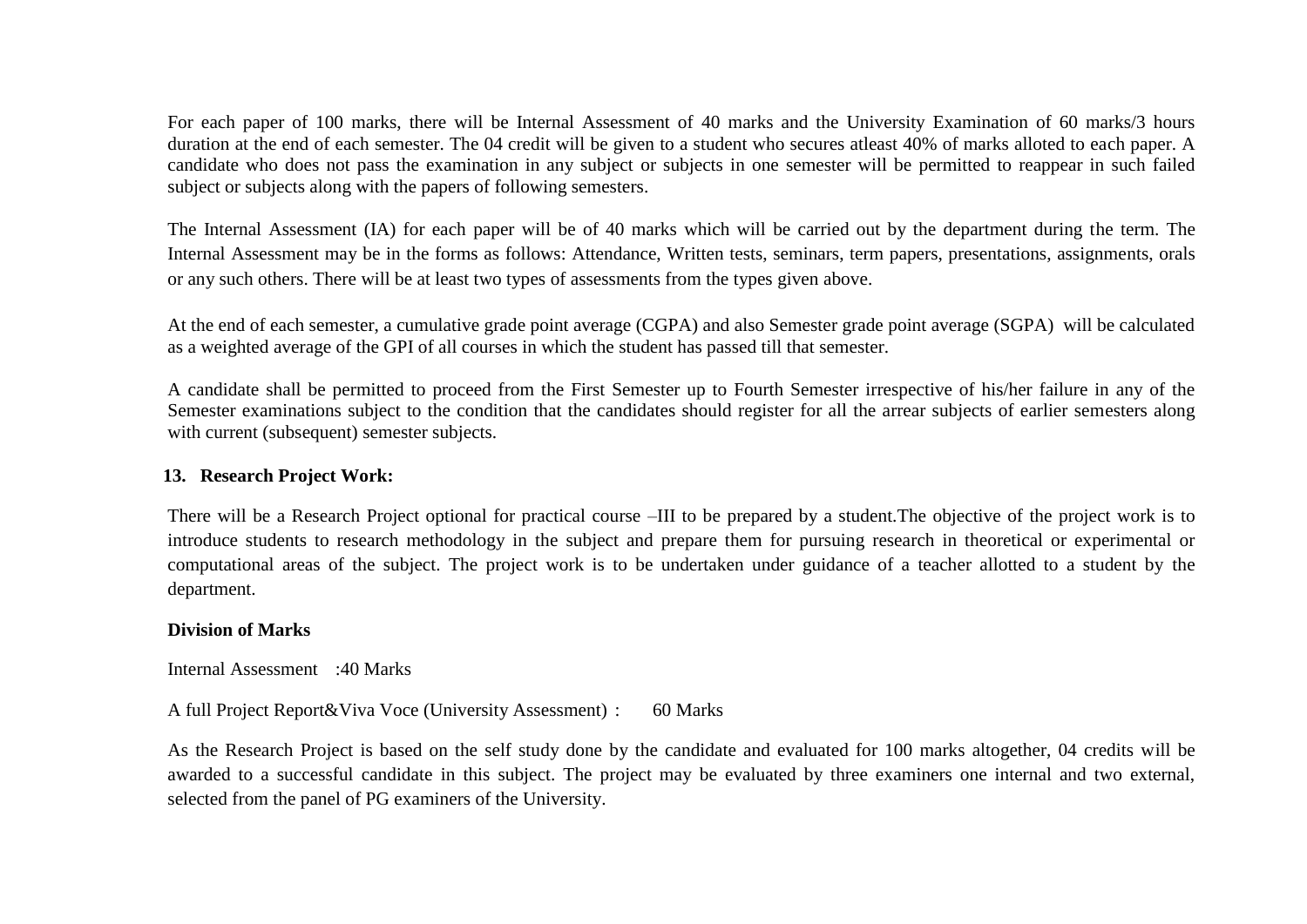The candidate has to submit the project report before the deadline annouanced by the department. A candidate who fails to submit the project may resubmit the same in the subsequent semester examination for evaluation. The project work activities must be duly supported by documentary evidences to be endorsed by the Head or the Guide.

### **14. STANDARD OF PASSING:**

For all courses, both UE and IA constitute separate heads of passing. In order to pass in such courses and to earn the assigned credits, a student must obtain a minimum grade point of 5.0 (40% marks) at UE and also a minimum grade point of 5.0 (40% marks) at IA.

Even a student fails in IA, he/she shall be declared 'pass' in the course provided he/she obtains a minimum of 25% in IA and GPA for the course is at least 6.0 (50% in aggregate). The GPA for a course will be calculated only if the student passes at the UE.

A student who fails at UE in a course has to reappear only at UE as a backlog candidate and clear the head of passing. Similarly, a student who fails in a course at IA has to reappear only at IA as a backlog candidate and clear the head of passing.

| Range of Marks (Out of 100) | Grade         | <b>Grade Point</b> |
|-----------------------------|---------------|--------------------|
| $80 \leq$ Marks $\leq 100$  | O             | 10                 |
| $70 \leq$ Marks $< 80$      | $A+$          | 9                  |
| $60 \leq$ Marks < 70        | A             | 8                  |
| $55 <$ Marks $< 60$         | $B+$          | 7                  |
| $50 \leq$ Marks $< 55$      | B             | 6                  |
| $40 \leq$ Marks $< 50$      | $\mathcal{C}$ | 5                  |
| Marks $< 40$                | D             | $\theta$           |

The 10-point scale Grades and Grade Points according to the following table.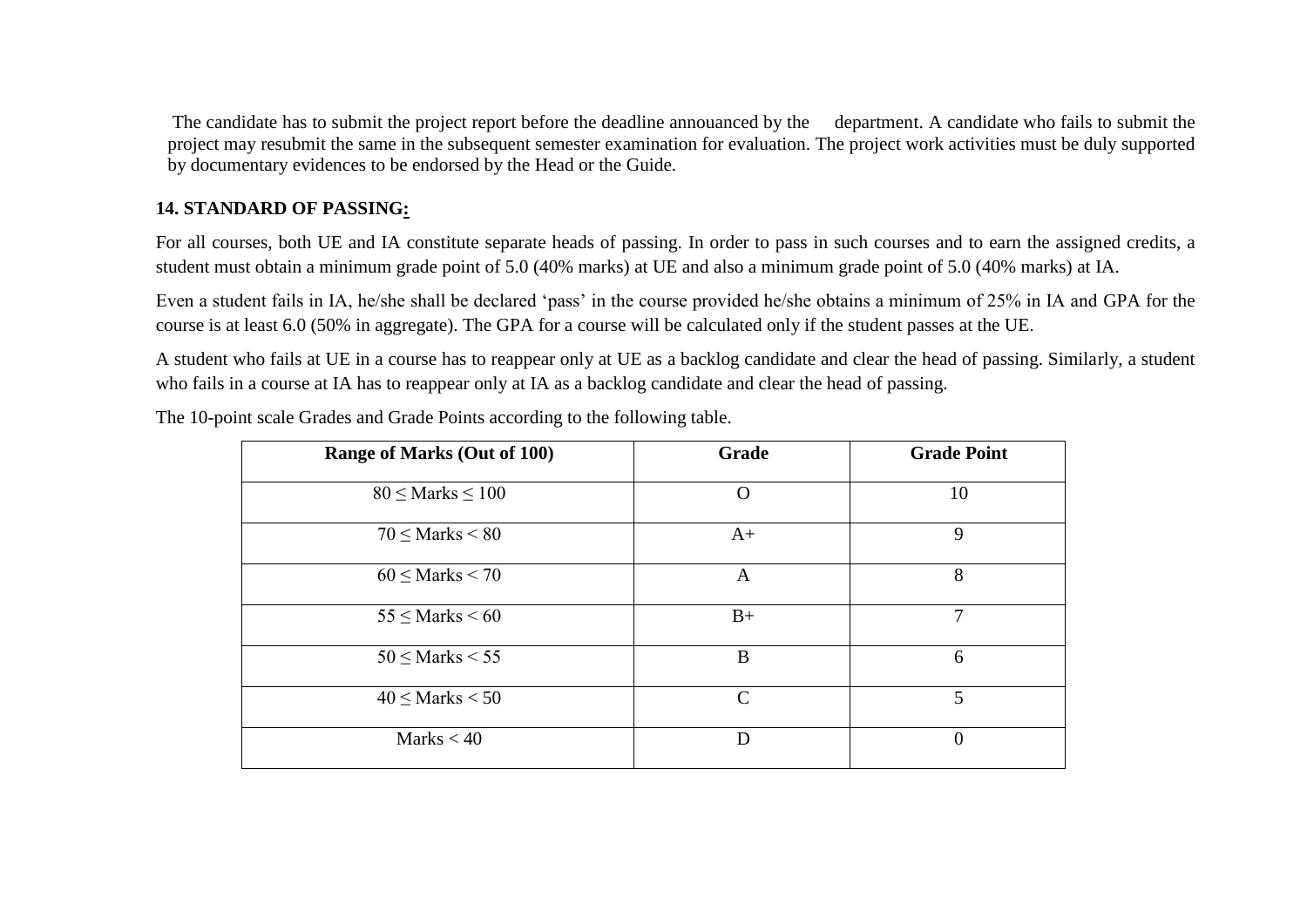The performances at UE and IA will be combined to obtain the Grade Point Average (GPA) for the course. The weighteg for performance at UE and IA shall be 60% and 40% respectively.

GPA is calculated by adding the UE marks out of 60 and IA marks out of 40. The total marks out of 100 are converted to grade point, which will be the GPA

#### FORMULA TO CALCULATE GRADE POINTS (GP):

Suppose that '*Max*' is the maximum marks assigned for an examination or evaluation based on which GP will be computed. In order to determine the GP, Set  $x = Max / 10$  (since we have adapted 10-point system). Then GP is calculated by the formulas shown as below.

| Range of Marks at the evaluation | Formula for the Grade Point |
|----------------------------------|-----------------------------|
| $8x \leq$ Marks $\leq 10x$       | 10                          |
| $5.5x \leq$ Marks $\leq 8x$      | Truncate (Marks/x) $+2$     |
| $4x \leq$ Marks $\leq 5.5x$      | Truncate (Marks/x) +1       |

Two kinds of performance indicators, namely, the Semester Grade Point Average (SGPA) and the Cumulative Grade Point Average (CGPA) shall be computed at the end of each term. The SGPA measures the cumulative performance of a student in all the courses in a particular semester, while the CGPA measures the cumulative performance in all courses since his/her enrolment to the course. The CGPA of learner when he/she completes the programme is the final result of the learner.

The SGPA is calculated by the formula SGPA= $\frac{\sum c k \times GPR}{\sum c k}$ , where  $C_k$  is the credit-value assigned to a course and  $GP_k$  is the GPA obtained by

the student in the course. In the above, the sum is taken over all the courses that the student has undertaken for the study during the semester, including those in which he/she might have failed or those for which he/ she remained absent. The SGPA shall be calculated up to two decimal place accuracy.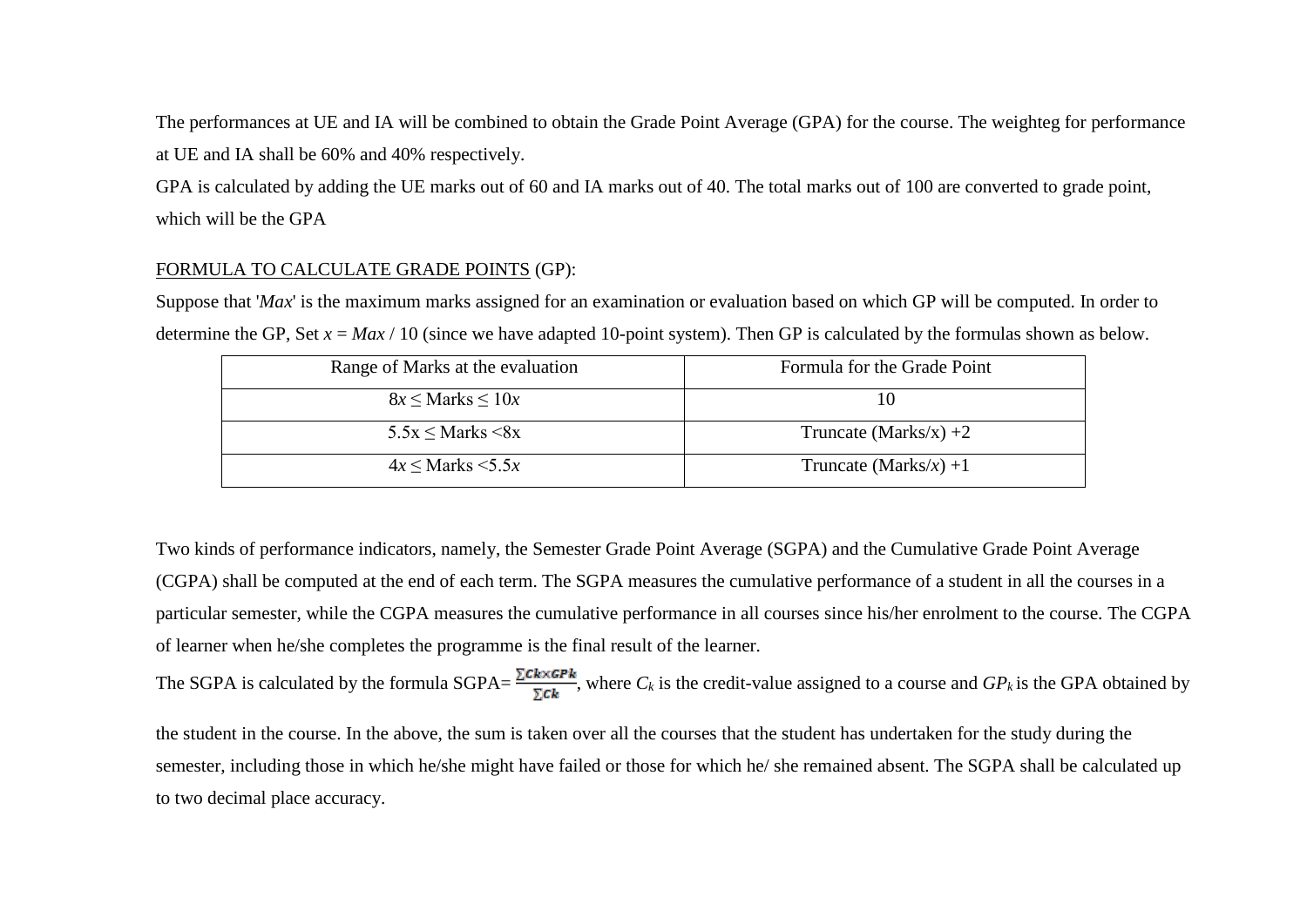The CGPA is calculated by the formula CGPA= $\frac{\sum c_k \times GPR}{\sum c_k}$ , where  $C_k$  is the credit-value assigned to a course and  $GP_k$  is the GPA obtained by

the student in the course. In the above, the sum is taken over all the courses that the student has undertaken for the study from the time of his/her enrolment to the course and also during the semester for which CGPA is calculated, including those in which he/she might have failed or those for which he/she remained absent. The CGPA shall be calculated up to two decimals place accuracy.

|  |  |  | The Formula to compute equivalent percentage marks for specified CGPA: |
|--|--|--|------------------------------------------------------------------------|
|--|--|--|------------------------------------------------------------------------|

|                    | $10 \times CGPA - 10$  | if $5.00 \leq CGPA \leq 6.00$  |
|--------------------|------------------------|--------------------------------|
|                    | $5 \times CGPA + 20$   | if $6.00 \leq CGPA \leq 8.00$  |
| % Marks $(CGPA) =$ | $10 \times CGPA - 20$  | if $8.00 \leq CGPA \leq 9.00$  |
|                    | $20 \times CGPA - 110$ | if $9.00 \leq CGPA \leq 9.50$  |
|                    | $40 \times CGPA - 300$ | if $9.50 \leq CGPA \leq 10.00$ |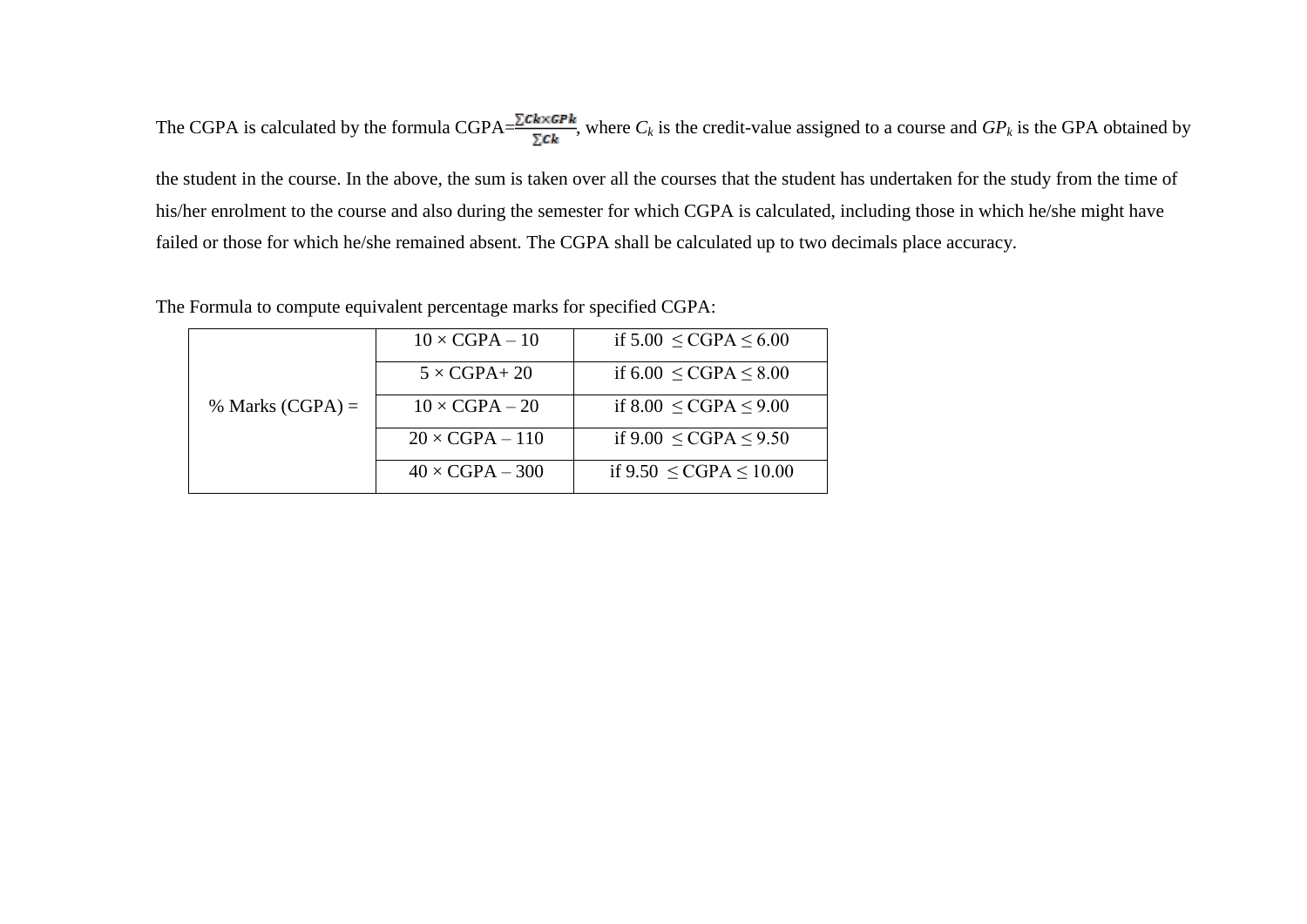### **15. AWARD OF HONOURS:**

A student who has completed the minimum credits specified for the programme shall be declared to have passed in the programme. The final result will be in terms of letter grade only and is based on the CGPA of all courses studied and passed. The criteria for the award of honours are given below.

| Range of CGPA               | <b>Final Grade</b> | Performance Descriptor | Equivalent Range of Marks (%) |
|-----------------------------|--------------------|------------------------|-------------------------------|
| $9.50 \leq CGPA \leq 10.00$ | $\Omega$           | Outstanding            | $80 \leq$ Marks $\leq 100$    |
| $9.00 \leq CGPA \leq 9.49$  | $A+$               | Excellent              | $70 <$ Marks $< 80$           |
| $8.00 \leq CGPA \leq 8.99$  | A                  | Very Good              | $60 \leq$ Marks $< 70$        |
| 7.00 < CGPA < 7.99          | $B+$               | Good                   | $55 <$ Marks $< 60$           |
| $6.00 \leq CGPA \leq 6.99$  | B                  | Average                | $50$ < Marks < 55             |
| $5.00 \leq CGPA \leq 5.99$  | $\mathcal{C}$      | Satisfactory           | $40 \leq$ Marks $< 50$        |
| CGPA Below 5.00             | F                  | Fail                   | Marks Below 40                |

A candidate shall be permitted to proceed further from the First Semester up to Fourth Semester irrespective of his/her failure in any of the Semester examinations subject to the condition that the candidates should register for all the backlog subjects of earlier semesters along with current (subsequent) semester subjects.

### **15. GRACING:**

The gracing shall be done as per existing rules of the University.

### **16. VERIFICATION AND REVALUATION:**

There is provision for verification and revaluation of the result. A student can apply for the verification and revaluation of the result within two weeks from the declaration of the results with the prescribed fee. The verification and revaluation shall be done as per the existing rules of the University.